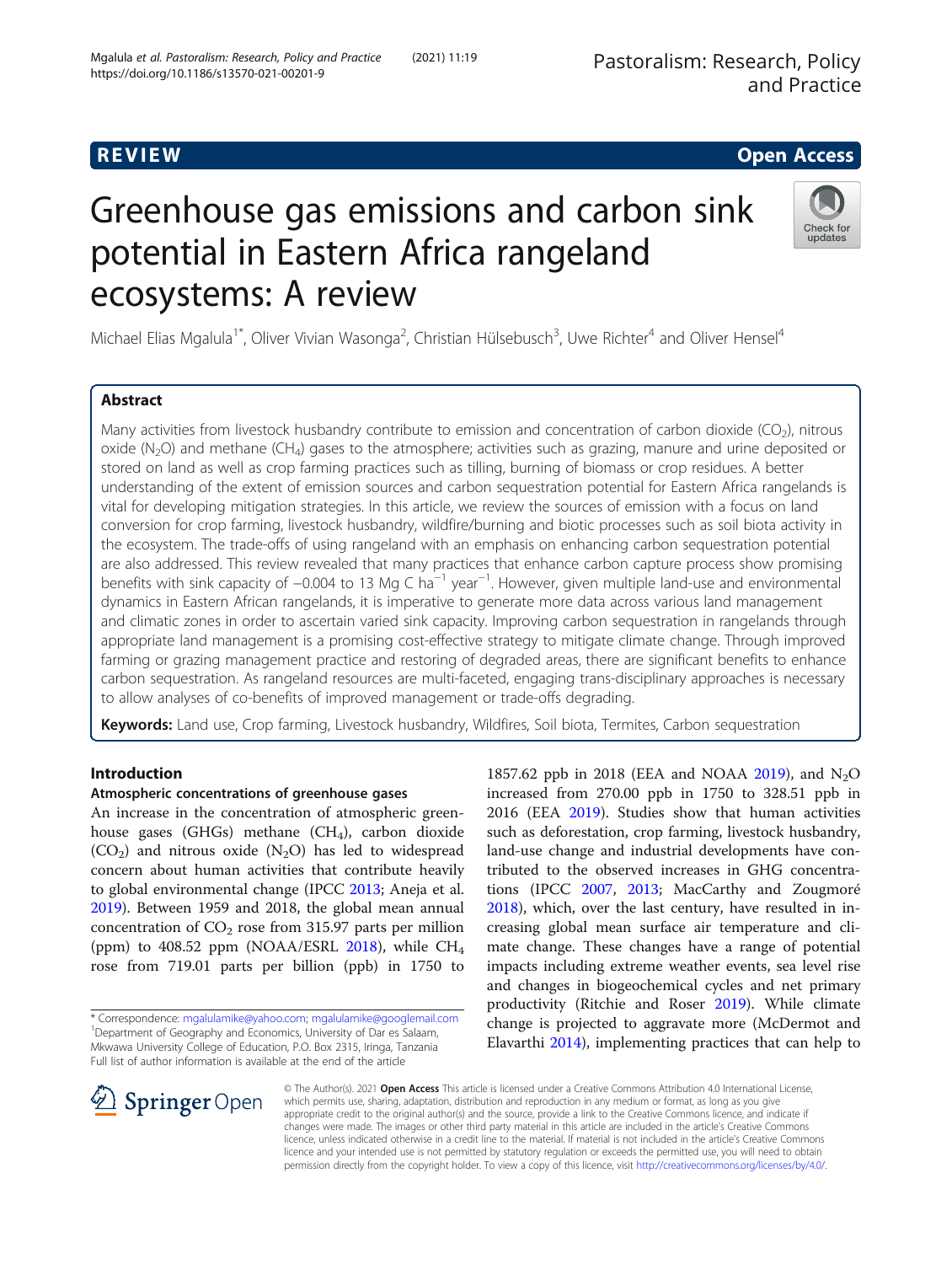improve sinks and intensify their sequestration from the atmosphere are necessary in order to mitigate climate change.

#### Terrestrial carbon sinks

From a land management perspective, greenhouse gas mitigation should focus on reducing emissions from livestock husbandry and land-use change, such as farming expansion or deforestation (Niles et al. [2002;](#page-14-0) Ringius [2002](#page-15-0); Scharlemann et al. [2014](#page-15-0)). Additionally, mitigation may take advantage of the fact that, as plants and trees grow, they take  $CO<sub>2</sub>$  from the atmosphere through the photosynthesis process and store it in woody trees and soils. Therefore, enhancing the capacity of natural sinks such as forests (Pan et al. [2011;](#page-14-0) FAO [2020](#page-12-0)) and rangelands, is crucial (McDermot and Elavarthi [2014\)](#page-14-0).

Forests form the most significant global carbon sink, because trees store carbon in woody tissues that delay decomposition and reduce the release of  $CO<sub>2</sub>$  through respiration (Keenan and Williams [2018](#page-13-0)). The proportion and spatial distribution of forests include tropical 45%, boreal 27%, temperate 16% and sub-tropical 11% (FAO and UNEP [2020](#page-12-0)). Given its coverage of 4.06 billion hectares (ha), about 31% of the total land area (FAO [2020\)](#page-12-0), if well managed, forests have huge potential to sequester carbon in woody biomass and soils (Pugh et al. [2019](#page-14-0)). The current estimates based on FRA 2020 data show that forests acted globally as a net carbon sink (−0.6 Gt CO2 year−<sup>1</sup> ) in the period 2011–2015 (FAO [2020\)](#page-12-0). Forests contribute a large fraction of the global terrestrial  $CO<sub>2</sub>$  sink as they experience enhanced growth from improved environmental and resource conditions (Keenan and Williams [2018\)](#page-13-0).

Rangelands are also an important carbon sink (McDermot and Elavarthi [2014](#page-14-0); Derner et al. [2017](#page-12-0)). Globally, 41.3% of the world's land surface is classified as rangelands (MEA [2005;](#page-14-0) Nosetto et al. [2006](#page-14-0); Lal [2011;](#page-13-0) UN [2011](#page-16-0); Laban et al. [2018](#page-13-0)). The rangeland vegetation consists of grasses, grass-like plants, forbs, shrubs or trees that are grazed or have the potential to be grazed or browsed and which are used as a natural ecosystem for raising grazing livestock and conserving wildlife (Allen et al. [2011;](#page-11-0) Liniger and Studer [2019](#page-13-0)). The Millennium Ecosystem Assessment (MEA [2005](#page-14-0)) includes rangelands with drylands, because the occurrence of vegetation subtypes is influenced by the quantity of precipitation. Based on aridity, rangelands may be classified into hyper-arid, arid, semi-arid, dry sub-humid and humid, with rainfall ranging from less than 200 millimetres (mm) in hyper-arid to above 1500 mm in humid areas. These ecosystems support the livelihoods of millions of people worldwide and are important providers of other services (Godde et al. [2020\)](#page-12-0). Because of their global extent, if properly managed, rangelands have the potential

to sequester carbon in woody plants and store organic and inorganic carbon in soils (WRI [2000;](#page-16-0) IPCC [2007](#page-13-0); Derner et al. [2017\)](#page-12-0). Some studies show that rangelands can store up to 10–30% of global soil organic carbon (SOC) (Lal [2004](#page-13-0); Derner and Schuman [2007](#page-12-0); Laban et al. [2018](#page-13-0)) and sequester up to 179.623 Mg of  $CO<sub>2</sub>$  from the atmosphere per year (Lal [2011](#page-13-0); McDermot and Elavarthi [2014\)](#page-14-0).

#### Africa's rangelands

Rangelands occupy 43–45% of Africa's land surface, with woody and shrub trees comprising the dominant vegetation types (23.8%) and grassland with bush trees making up 19.5% (WRI [2003](#page-16-0); UNEP [2009\)](#page-16-0). The remaining African land area is made up of dense forest (7.9%), mosaic forest (4.3%), cultivated land (10.1%), wetland (0.9%) and bare soil (33.5%) (Hoffman and Vogel [2008\)](#page-13-0). Given their extent and heterogeneity, rangelands provide suitable habitat for wild and domesticated herbivores (as well as many other animals), ecosystem services for communities and support many different socio-economic activities (Mortimore et al. [2009\)](#page-14-0). It is estimated that 40–55% of the continent's population (268 to 384 million people) live in rangelands and are engaged in pastoralism, rainfed cultivation (in humid areas) and extraction of non-timber forest products (UNEP [2009](#page-16-0); IIED and SOS [2010](#page-13-0); Derner et al. [2017](#page-12-0); Liniger and Studer [2019\)](#page-13-0).

#### Land-use dynamics

African rangelands have multiple uses, with pastoralists, crop farmers, commercial investors and conservation competing for land and related resources (Kideghesho et al. [2013](#page-13-0); Ykhanbai et al. [2014](#page-16-0)). This competition continues to occur under the influences of changing climate, land-use and national policy, such as the conversion of communal lands into private ranches (Neely et al. [2009](#page-14-0); Reid et al. [2014\)](#page-14-0). These changing trends affect the traditional land-use systems, vegetation cover and carbon balances of the ecosystem. Climate variability reduces the resilience of the ecosystem through deviations in precipitation, rising temperature and changes of net primary productivity. In Eastern Africa rangelands, increased intensity of livestock grazing around watering points, and growing of new permanent to semi-permanent farming settlements are also replacing nomadic pastoral systems (FAO [2019](#page-12-0)). In the contemporary discourse on land use, greenhouse gas emissions, climate change and strategies for poverty reduction, it has been suggested that development carbon finance schemes are a win-win strategy for African rangelands (Perez et al. [2007](#page-14-0); Wilkes and Tennigkeit [2010](#page-16-0); Dean et al. [2015](#page-12-0)). The schemes are perceived as ways to exploit the synergy between climate change mitigation and the enhancement of pastoral livelihoods for the benefit of the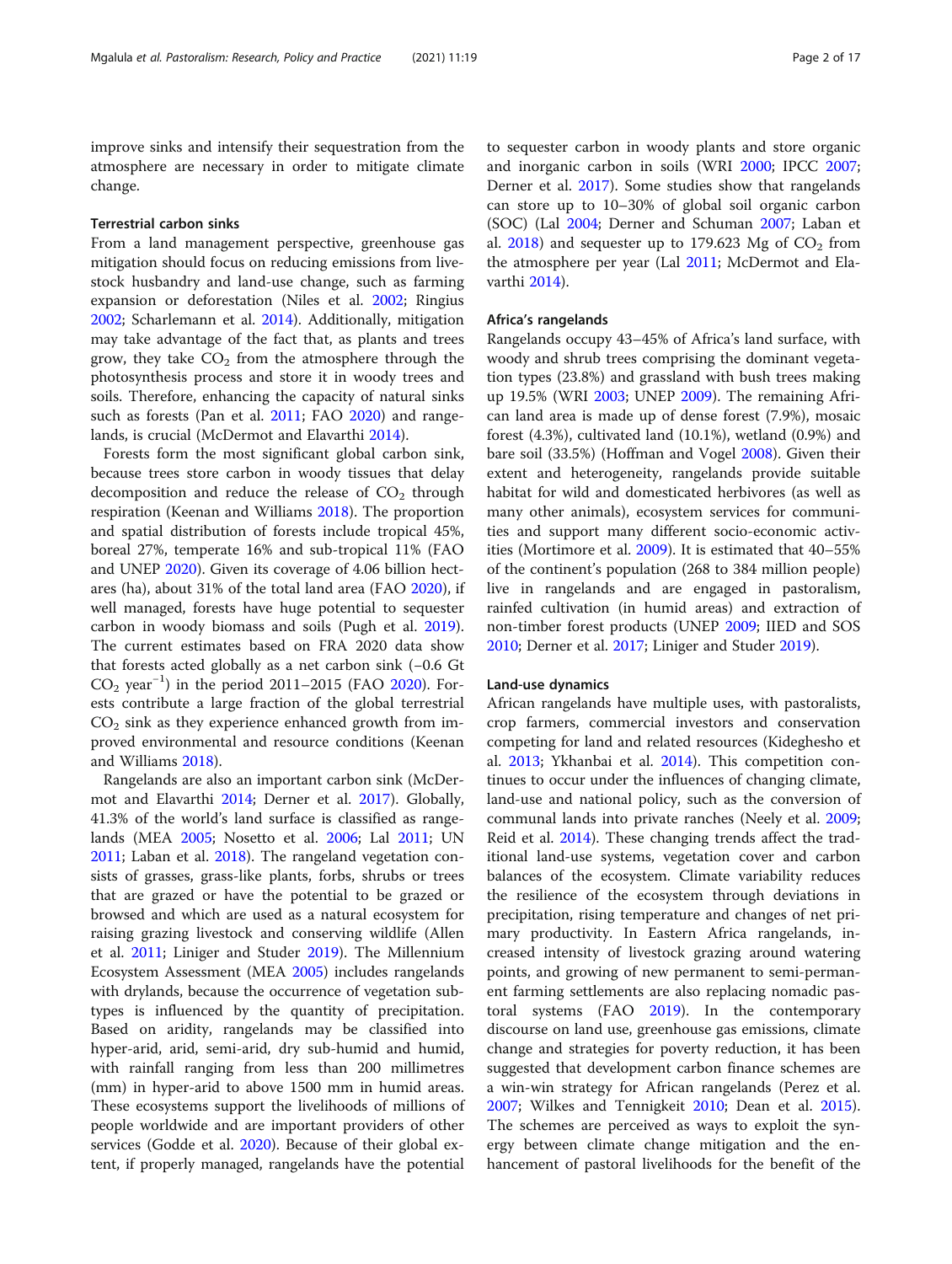larger ecosystem, with co-benefits for livestock production and carbon sequestration. However, the current United Nations (UN's) Programme on Reducing Emissions from Deforestation and Forest Degradation (REDD+) carbon-based payment for ecosystem services' programmes (UN [2018\)](#page-16-0) has put little emphasis on arid and semi-arid rangelands (Wilkes and Tennigkeit [2010](#page-16-0)). This is attributed to inadequate monitoring of the changes on carbon stocks in the rangelands (cf. Lipper et al. [2010](#page-13-0)), as well as methodological complexities (Ciais et al. [2011;](#page-11-0) Stringer et al. [2012\)](#page-15-0). A limited understanding of carbon market opportunities by the stakeholders, unclear land rights in most communal rangelands and uncertainty of the capacity of rangelands to compete for limited carbon markets with forest biomes are other uncertainties (Tennigkeit and Wilkies [2008](#page-15-0); UNEP [2008](#page-16-0); Wilkes and Tennigkeit [2010\)](#page-16-0). Few studies have analysed the effects of these dynamics across land management practices (Houghton et al. [2012](#page-13-0); MacCarthy and Zougmoré [2018](#page-13-0)). A recent study by Tessema et al. ([2019](#page-15-0)) assessed the potential of grasslands to sequester soil organic carbon in six East African countries (Burundi, Ethiopia, Kenya, Rwanda, Tanzania and Uganda). However, these estimates are not sufficient to inform country-specific policy recommendations and intervention practices by local resource users; hence, detailed quantification of the processes exacerbating GHG emissions and carbon dynamics is required (Stringer et al. [2012;](#page-15-0) Tessema et al. [2019](#page-15-0)). Given the modifications in rangelands, quantifying carbon stock in established allotments can help to predict the impacts of change in land management on carbon sequestration (Lal [2004](#page-13-0); Lipper et al. [2010;](#page-13-0) Stringer et al. [2012\)](#page-15-0). The objectives of this article are to review the major sources of GHG emissions related to land conversion for crop farming, livestock husbandry and soil biota processes and to identify and synthesize the knowledge gaps and uncertainties regarding the potential of rangeland ecosystems to sequester carbon. The specific focus is on the Eastern Africa experience, but also some examples are drawn from a broader perspective. The review provides specific recommendations for enhancing carbon sink capacity.

#### Methods

#### Data sources and compilation

The peer-reviewed articles, international reports, books, proceeding documents and web data were searched using the keywords "greenhouse gases", "rangelands", "land-use", "crop farming/husbandry", "livestock husbandry", "wildfires/burning", "soil biota", "termites" and "carbon sequestration". Seven hundred publications were identified from the search (Google Scholar, InWorldIn-Data.org, Scopus.com, ResearchGate.net, Springer.com and ScienceDirect.com), of which 4 publications on atmospheric GHG data obtained from InWorldInData.org, 28 international reports (FAO/org, WRI/org, IPPC, IIED, MEA, UN, UNEP, IUCN, ICRAF/org, TerrAfrica, FIAN International, HPG, and ILCA), 1 proceeding report, 9 books and 171 peer-reviewed articles published from 1970 to 2020 were included during the preparation of this article. After screening the documents using the specific keywords, 213 relevant publications with information on land use and management, biotic activities, GHG emission sources and carbon sequestration potential and rangelands were reviewed, analysed and synthesized. The approach is semi-systematic and integrative where we begin from broad to specific (Snyder [2019](#page-15-0)). Abiotic processes are important as they influence biotic activity and GHG emissions and therefore were considered in this review. Similarly, ammonia  $(NH_3)$ , which is predominantly from manure storage and land application, is not a GHG but has significant environmental implications and therefore was considered in the review. Available data on carbon sequestration capacity of the forest biome is referred for comparative purposes. This review is a continuation of the CarbonQuest project: Livelihood diversifying potential of livestock based carbon sequestration options in pastoral and agropastoral systems in Africa funded by the Federal Ministry of Economic Cooperation and Development (BMZ) (Germany) 2011 to 2014. The review, therefore, focuses on the biophysical potential of rangelands to sequester carbon given the different land-use options such as livestock and crop husbandry. It aims to address the knowledge gap on how much carbon could potentially be stored and what emissions could be avoided in African rangelands, when effectively controlling factors influencing the carbon balance under conditions of pastoral land use, such as grazing, wildfire/burning, extraction of woody plants and land conversion to crop farming, are understood.

#### Results

#### Sources of greenhouse gas emissions in rangeland ecosystems

The major sources of GHG emissions related to landuse management are livestock or crop husbandry and plant biomass extraction (Fig. [1\)](#page-3-0). Biotic activities which contribute to emissions are largely influenced by the quantity of precipitation and temperature or land use. Figure [1](#page-3-0) illustrates the sources, activities and processes contributing to carbon dynamics and emission of other non-carbon greenhouse gases in rangelands via different pathways. The emission of  $CH<sub>4</sub>$  is generated in anaerobic manure storage and eructation from ruminants, and  $N_2O$  occurs from livestock manure. In high temperatures, volatilization of animal urine as urea-nitrogen occurs primarily in the form of  $NH_3$  and  $NO_x$ . Carbon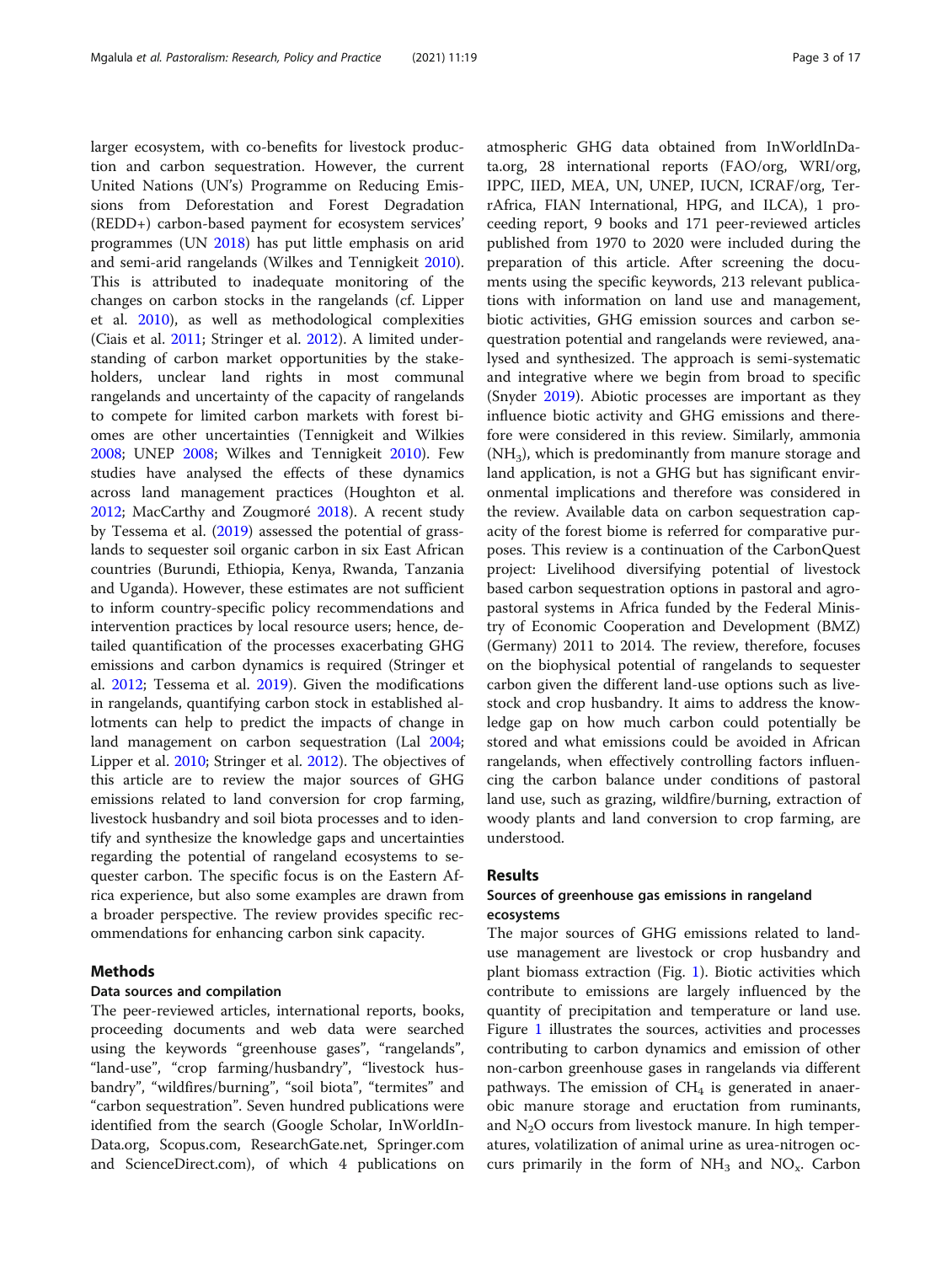<span id="page-3-0"></span>

dioxide  $(CO<sub>2</sub>)$  is released during grazing and farming practice while carbon monoxide (CO) during burning of plant biomass. An increase in the atmospheric concentration of GHGs requires scientific strategies and policy responses for offsetting emissions through enhancing carbon sink. This is possible if there is enough data to support the strategies at various spatial and temporal scales.

#### Activities contributing to greenhouse gas emissions Land conversion for crop farming

Conversion of rangelands to croplands is one of the largest sources of  $CO<sub>2</sub>$  emissions and the leading cause of loss of soil organic carbon (Conant and Paustian [2002](#page-12-0); Farage et al. [2007](#page-12-0); Luo et al. [2011;](#page-13-0) Valentini et al. [2014](#page-16-0)). Expansion of crop cultivation depletes soil organic matter (SOM) stored in the soil (Smith et al. [2020](#page-15-0)), thereby decreasing the carbon storage potential in rangelands (Mauda et al. [2017\)](#page-14-0). The availability of SOM is very important in supporting microbes, nutrient cycling and water storage in the soil (Cano et al. [2018\)](#page-11-0). However, in wet and humid areas of the Eastern Africa rangelands, people are increasingly intensifying small-scale crop farming to supplement pastoralism (e.g. Egeru et al.

[2010](#page-12-0); Reda [2016](#page-14-0); Mekuyie et al. [2018](#page-14-0)). In particular, low-lying wet areas of the rangelands are converted into cultivated croplands (Abate and Angassa [2016](#page-11-0)). Distinct from livestock grazing, crop farming expansion into rangelands accelerates losses of soil organic carbon (SOC) by erosion and decomposition due to constant disturbance of the land (Franzluebbers et al. [2012\)](#page-12-0). While grassland soils are the major stock of SOC (Batjes [1996](#page-11-0)), with a sequestration capacity of 90 to 160 Mg C ha<sup>-1</sup> (e.g. Lal [2000b](#page-13-0)), conversion of these landscapes into croplands through permanent or shifting cultivation will decrease the SOC (Lal [2000c](#page-13-0), [2003\)](#page-13-0). In the western grasslands of the USA, Lal ([2002\)](#page-13-0) reported losses of SOC by 30 to 50% (25–40 Mg C ha<sup>-1</sup>) in the past century due to the expansion of cultivated lands. In semi-arid rangelands of northern Tanzania, Solomon et al. [\(2000\)](#page-15-0) revealed a marked decline of the SOC after clearing native vegetation for crop cultivation. According to FAO ([2004](#page-12-0)), grassland soils can lose their SOC at a rate of 0.17 Mg C ha<sup>-1</sup> year<sup>-1</sup> over the first 25 years to 0.04 Mg C ha<sup>-1</sup> year−<sup>1</sup> over the next 25 years following land conversion.

Table [1](#page-4-0) shows that from 1980 to 2009, the emission of carbon from permanent croplands was higher than that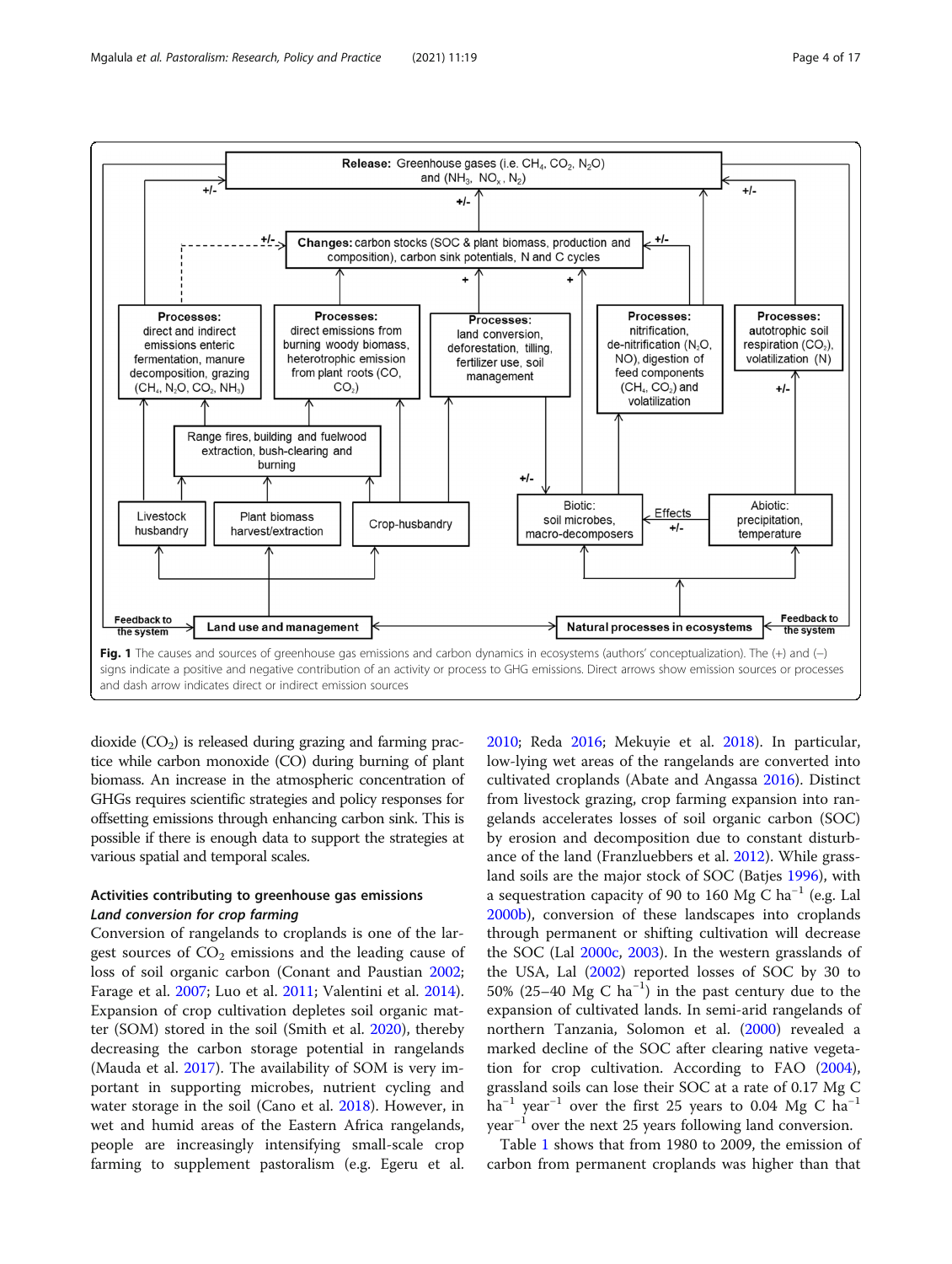<span id="page-4-0"></span>Table 1 Carbon emissions from two cultivation types in Eastern Africa rangelands

| Years              | Permanent cultivation Shifting cultivation TgC yr <sup>-1</sup> |             |           |
|--------------------|-----------------------------------------------------------------|-------------|-----------|
| 1980-1989 26       |                                                                 | 11          | 37        |
| 1990-1999 27       |                                                                 | 6           | 33        |
| 2000-2009 45       |                                                                 |             | 47        |
| Mean+SD $33 + 107$ |                                                                 | $6.3 + 4.5$ | $39 + 72$ |

Data synthesized from Valentini et al. ([2014](#page-16-0)). Shifting cultivation refers to a farming system in which a plot of land is cultivated temporarily and then

abandoned while post-disturbance fallow vegetation is allowed to freely grow while the cultivator moves on to another plot

from land under shifting cultivation. The carbon fluxes of land under shifting cultivation are low due to the fallow system that allows recovery of vegetation, and therefore improve sequestration of carbon. Conversely, under permanent cropping, other than the cultivated crop, limited or no vegetation cover is left on the land, resulting in carbon flux than storage. As crop farming is needed to improve food security, implementing recommended management practices in African rangelands is crucial to enhance carbon storage in the soil. Agronomic practices such as conservation tillage, restoration of degraded areas and planting of cover crops have long-term benefits for maintaining soil moisture, vegetation biomass and carbon storage and sequestration in rangeland soils (Olsson and Ardö [2002;](#page-14-0) Lal [2003\)](#page-13-0). In addition, no-till farming, addition of livestock manure, water harvesting and the construction of water breaks can enhance the storage of organic matter (Lal [2004](#page-13-0), [2011;](#page-13-0) Branca et al. [2013](#page-11-0)). Table 2 presents various management practices and their contribution to carbon sequestration in rangeland soils.

As shown in Table 2, there are differences in the capacity to sequester carbon for different management practices. This is due to the heterogeneity of agroecosystems such soil, climate (see Batjes [2004a\)](#page-11-0), and period of managing. Nevertheless, it is clear that the transitions from croplands to grassland or croplands to

fallow have great potential to enhance carbon sequestration (cf. Table 2). Given the spatial variations of soil and land management practices across Eastern Africa rangelands, specific strategies that enhance the uptake of carbon and sequestration potential must be designed based on environments of specific locations. To design appropriate strategies to enhance carbon sequestration potential, there is a need to generate detailed data and comparative studies across regions to capture the variabilities (Tessema et al. [2019\)](#page-15-0). This will help to provide information to rangeland planners and managers on land-use practices that can offset greenhouse gas emissions by enhancing carbon sequestration. Different literature suggests that adopting recommended practices can offer opportunities to store soil organic carbon (e.g. Batjes [2004b\)](#page-11-0). However, in different farming communities, small-scale farmers may be inactive to adopt these practices mainly because of unclear land tenure, poverty and lack of economic incentives. A study by Elias et al. ([2015\)](#page-12-0) in agro-pastoral communities of Borana rangeland in Southern Ethiopia revealed that the majority of farmers were uncertain about implementing recommended soil management practices because of unclear land rights. Such conditions challenge efforts aimed at offsetting GHG emissions related to crop farming in the rangelands. Therefore, studies that would consider these constraints and land users are needed because they are the custodians of the land in these rangelands (Reid et al. [2004\)](#page-14-0). As productive wet areas of rangelands are increasingly converted to crop farm for food, higher resolution data from remote sensing technology can help to map the extent and trends (Brink et al. [2014\)](#page-11-0), and fieldwork inventories can be useful for identifying and monitoring carbon dynamics after converting rangelands into croplands.

#### Livestock husbandry

Livestock farming is the most widespread livelihood activity and the dominant land use in rangeland

Table 2 Management practices that are reported to enhance soil carbon sequestration potential in rangelands

| <b>Management practices</b>           | Carbon sequestration capacity (MgC ha <sup>-1</sup> yr <sup>-1</sup> ) | Source               |
|---------------------------------------|------------------------------------------------------------------------|----------------------|
| Restoration of degraded areas         | $0.1 - 0.4$                                                            | Lal (2003)           |
| Irrigation practices                  | $0.05 - 0.2$                                                           | Lal (2003)           |
| Improved cropland management          | $0.05 - 0.5$                                                           | Batjes (2004a)       |
| Transition from cropland to grassland | 7.6                                                                    | Don et al. (2011)    |
| Transition from cropland to fallow    | 8.9                                                                    | Don et al. (2011)    |
| Use of compost manure                 | $1 - 2$                                                                | Sharma et al. (2012) |
| Cover crop farming system             | $0.8 - 1.2$                                                            | Sharma et al. (2012) |
| No-till farming system                | $0.1 - 0.5$                                                            | Sharma et al. (2012) |
| Addition of manure to crop fields     | $0 - 0.2$                                                              | Sharma et al. (2012) |

The measurements of carbon are in megagramme of carbon per hectare per year (Mg C ha<sup>-1</sup> yr<sup>-1</sup>)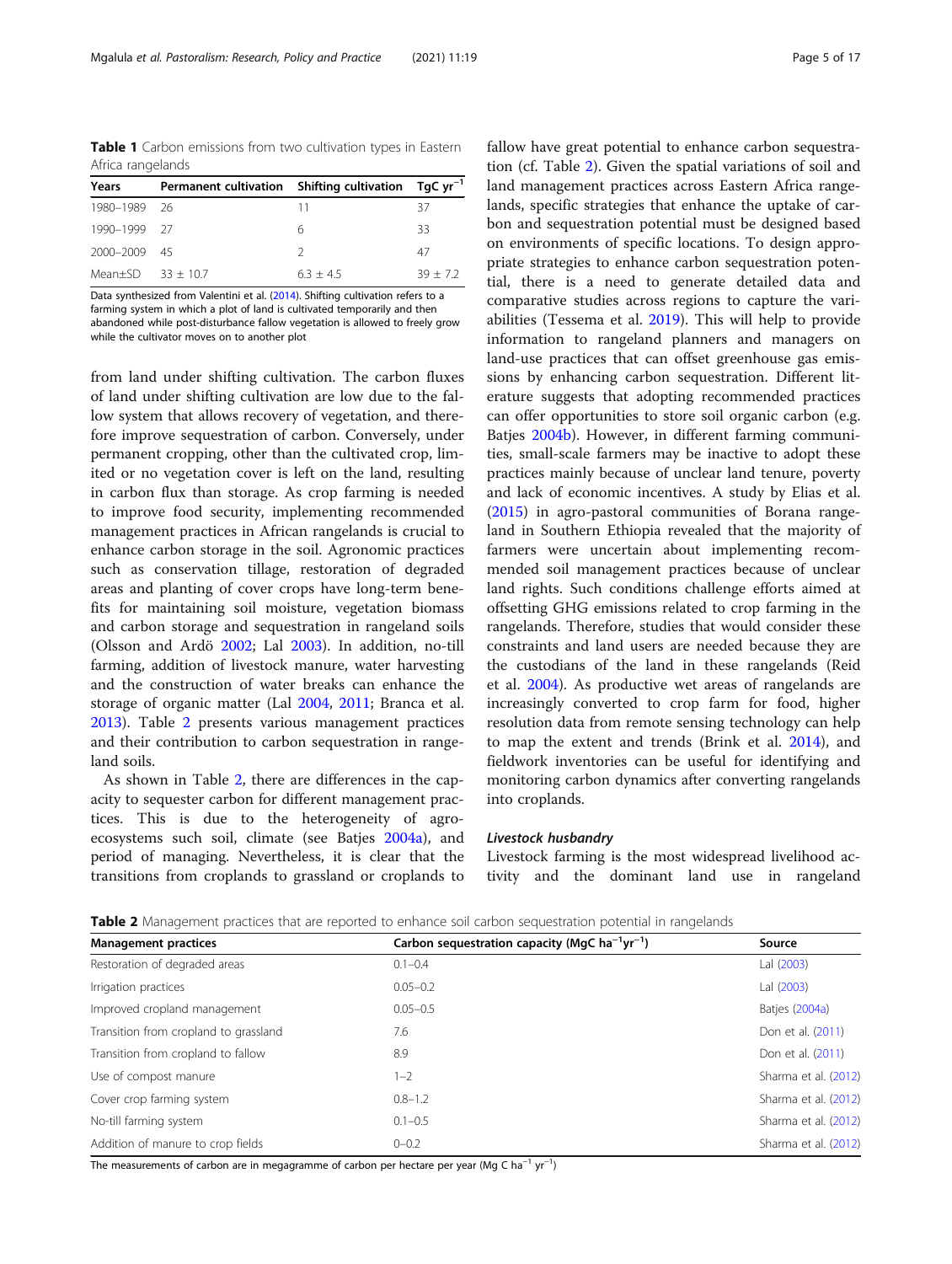ecosystems (Alkemade et al. [2013](#page-11-0)). Yet, the sector is an important source of global GHG emissions. The largest source of emissions in ruminant production is  $CH<sub>4</sub>$  from enteric fermentation (Valentini et al. [2014](#page-16-0)) and  $N_2O$ from feed production (IPCC [2007;](#page-13-0) Herrero et al. [2013a](#page-12-0)) while  $CO<sub>2</sub>$  is associated with the expansion of grazing into grasslands, burning of pastures or land use change (Gerber et al. [2013](#page-12-0)). Globally, livestock account about 9 to 18% of anthropogenic GHG emissions (IPCC [2007](#page-13-0); Caro et al. [2014;](#page-11-0) Herrero et al. [2015](#page-13-0)). On a per capita basis in Africa, livestock-related GHG emissions are highest in East and Southern Africa which are about 0.6 t  $CO<sub>2</sub>$ -equivalent/year and in West and Central Africa are 0.4 and 0.3 t  $CO_2$ -equivalent/year in 2010 (Otte et al. [2019](#page-14-0)). It is better to understand the sources of livestock husbandry greenhouse gas emissions and mitigation options.

#### Animal nutrition and feeding

Livestock contribute to  $CH<sub>4</sub>$  emissions during microbial fermentation of the carbohydrates, proteins, free amino-N and secondary plant components of their feed or forage (McAllister et al. [1996;](#page-14-0) Kebreab et al. [2006\)](#page-13-0). Johnson and Johnson [\(1995\)](#page-13-0) found that 4–12% of the gross energy ingested by livestock is converted to  $CH<sub>4</sub>$  by microbial fermentation in the gastrointestinal tract, though this is largely dependent on feed type. Table 3 shows the estimates of methane gas emissions from enteric fermentation from three livestock systems in rangelands of East and Horn of Africa in 2000 (Herrero et al. [2008\)](#page-13-0). Reported estimates of methane gas emissions in millions of kg  $CH<sub>4</sub>$  were converted to carbon dioxide equivalent  $(CO<sub>2</sub>e)$  (Table 3).

In addition to the estimates reported by Herrero et al. ([2008](#page-13-0)), a recent study by Otte et al. [\(2019](#page-14-0)) reported about 8,6484,000 tonne  $CO_2$  eq in 1990 and 128,250,000 tonne  $CO<sub>2</sub>$  eq 2010 emissions from livestock production systems within the East African region. However, these studies are not sufficient for policy recommendations; more data is required across African regions to guide mitigation strategies. To mitigate enteric methane emission per unit of product is possible through the provision of quality and more digestible feeds (Herrero et al. [2015](#page-13-0)). Boadi et al. [\(2004](#page-11-0)) reported a decline of about 50% in  $CH_4$  production from steers grazing on high-quality pastures compared to steers grazing on lower quality pastures. McCaughey et al. ([1999\)](#page-14-0) revealed that feeding livestock on alfalfa (Medicago sativa) pastures could reduce  $CH_4$  production by 7.1% of gross energy ingested, compared to 9.5% on grass-only pastures. Other feeds such as hay and maize silage can reduce CH4 emissions while also increasing animal productivity (Herrero et al. [2013b](#page-12-0); Hristov et al. [2013](#page-13-0)). Thornton and Herrero [\(2010](#page-15-0)) suggested that improved diet, feed digestibility, diet intensification and grain supplements could reduce  $CH_4$  emissions from livestock. Depending on the socio-economic and environmental situation, providing improved feeds could be constraints in low input production systems (Herrero et al. [2013a](#page-12-0), [b](#page-12-0), [2015](#page-13-0)). Although some of the mitigation options reported may have positive results, they may not be feasible for extensive livestock production in Eastern Africa rangelands. This is because grazing depends entirely on mobile systems and pastoralists have different economic and production goals (HPG [2009\)](#page-13-0). In this context, there are few options for improving livestock feeds except in cases where crop residues such as sorghum, teff and wheat straw are available, or under agro-silvo-pastoral systems.

Other challenges facing pastoralism in Africa rangelands are issues of land tenure and privatization, affecting the choices to improve feeds (FIAN [2010;](#page-12-0) Flintan [2011](#page-12-0); Ykhanbai et al. [2014](#page-16-0)). In communal grazing systems, drought, insecurity and conflict over resources hinder the selection or planting of forage (grass and shrubs). Considering these constraints, the options of reducing  $CH<sub>4</sub>$  emission through improved feeds are uncertain. It is therefore important to quantify livestockderived emissions in the Eastern Africa rangelands and explore alternative avenues to minimize GHG emissions.

#### Manure management

Most livestock in semi-arid and arid rangelands of Africa roam freely for grazing on native pasture during the day and are kept in enclosures during the night. Faeces and urine deposited by animals on the rangeland or in enclosures can be an important source of  $CH_4$  and  $N_2O$  emissions (Zhu et al. [2020](#page-16-0)). Methane gas is produced through microbial breakdown processes similar to those

**Table 3** Estimates of methane gas emissions from enteric fermentation in  $CO<sub>2</sub>e$ 

| Livestock production systems             | Emissions in $CO2e$ |                 |       |         |  |  |
|------------------------------------------|---------------------|-----------------|-------|---------|--|--|
|                                          | <b>Tanzania</b>     | <b>Ethiopia</b> | Kenva | Somalia |  |  |
| Mixed rainfed agriculture in arid areas  | 5750                | 5250            |       |         |  |  |
| Livestock grazing in arid areas          |                     | 3750            | 4000  | 4500    |  |  |
| Mixed rainfed agriculture in humid areas | 4250                |                 |       |         |  |  |

Adopted from Herrero et al. [\(2008](#page-12-0)). A quantity of GHG can be expressed as CO<sub>2</sub>e by multiplying the amount of the GHG by its "global warming potential" (or "GWP"). If 1kg of methane is emitted, this can be expressed as 25kg of CO<sub>2</sub>e (1kg CH<sub>4</sub> × 25 = X kg CO<sub>2</sub>e). Data for rainfed in arid areas of Kenya and Somalia and data for grazing in arid areas of Tanzania are missing. Likewise, data for humid areas in Ethiopia, Kenya and Somalia are not available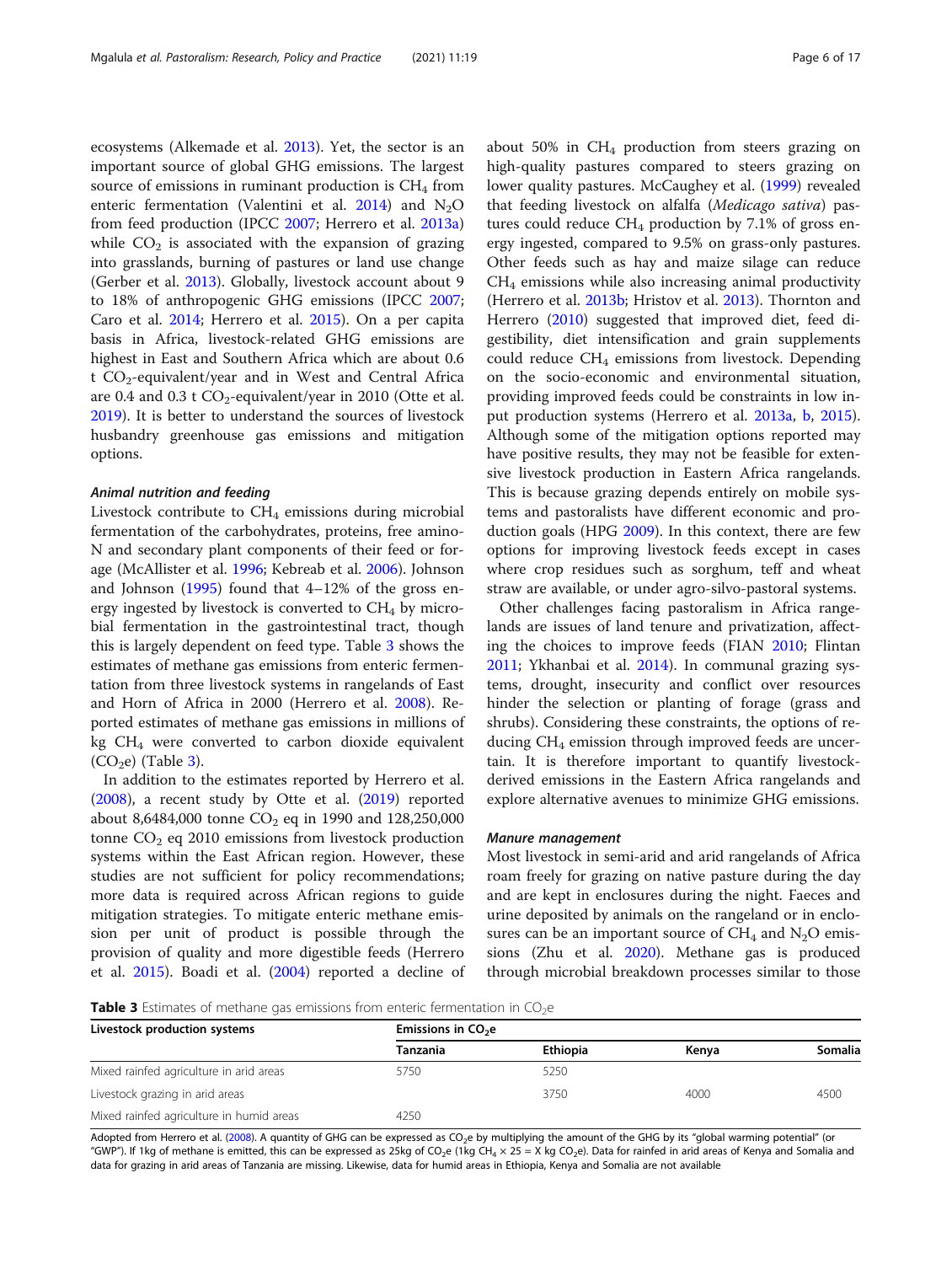in the gastrointestinal system of ruminants. Methane from manure is generated in anaerobic conditions through a decomposition process of organic matter in faecal or during handling of livestock excreta (Steinfeld et al. [2006](#page-15-0); Dijkstra et al. [2013;](#page-12-0) Herrero et al. [2015;](#page-13-0) Otte et al. [2019](#page-14-0)). Much of the carbon in faeces, when allowed to decompose anaerobically, is converted to  $CH<sub>4</sub>$  (Forabosco et al. [2017](#page-12-0)), although temperature, moisture and type of manure (dry or wet matter) also play a role. The emission of nitrous oxide occurs from stored manure and in soil after the addition of manure in farm fields. The emission of nitrogen depends on the level of dietary nitrogen intake as well as the animal's ability to metabolize nitrogen feeds into protein such as milk and meat (Gay and Knowlton [2009\)](#page-12-0). In situations where livestock consume low to medium quality feeds, only 7–33% of the ingested nitrogen is metabolized while the rest is excreted as dung or urine (Gourley et al. [2012;](#page-12-0) Silva et al. [2019\)](#page-15-0). This contributes to a significant concentration of nitrogen in excreta. Most inorganic nitrogen (N) in fresh solid manure is in the form of ammonium (Forabosco et al. [2017](#page-12-0)). Much of the excreta deposited on rangelands can stay without use except in very few areas where farmers use manure on their fields. The environmental conditions such as temperature can influence volatilization from excreta. Under high temperatures, volatilization of animal urine as urea-nitrogen occurs primarily in the form of  $NH_3$  and  $NO_x$  (Caro et al. [2014](#page-11-0)), hence contributing to emissions. Other biological processes producing  $N_2O$  and NO are nitrification and denitrification (Dijkstra et al.  $2013$ ): N<sub>2</sub>O gas is produced during the denitrification of  $NO<sub>3</sub><sup>-</sup>$  of manure under anaerobic condition (Swamy and Bhattacharya [2006\)](#page-15-0) and occurs in intensive and extensive livestock production systems. The nitrification of surface-dropped faeces by free-range grazing animals in Eastern Africa rangelands produces aerobic  $NO_x$  (Mosier et al. [1998;](#page-14-0) Swamy and Bhattacharya [2006](#page-15-0)), although temperature, soil moisture, soil pH levels and wind speed influence the rate of  $NO<sub>x</sub>$ production (Barton et al. [2008\)](#page-11-0). In developing countries such as the Eastern Africa livestock production systems, the larger emission of methane comes from enteric fermentation of ruminants (cattle, sheep and goats) while for manure, all domestic ruminants contribute to the production of  $CH_4$  and N<sub>2</sub>O gases (Gerber et al. [2013](#page-12-0)). However, with proper manure management strategies, it is a key element in the mitigation of  $CH_4$ , N<sub>2</sub>O and NH<sub>3</sub> emissions from livestock (Herrero et al. [2015](#page-13-0)). Another important element is the improvement of diet to reduce the nitrogen in livestock excreta. For example, dietary tannins affect nitrogen partitioning between faeces and urine, thus channelling a higher proportion of nitrogen to faeces (Somda et al. [1995](#page-15-0); Powell et al. [1999\)](#page-14-0). Therefore, tannin reduces nitrogen loss from urine through volatilization because nitrogen in faeces is less volatile than in urine. Finally, proper management of manure remains important not only for Eastern Africa livestock systems but also for continental Africa, because manure stored or abandoned in enclosures remains an active source of  $N_2O$  (Butterbach-Bahl et al. [2020](#page-11-0)). A viable option is to use dung and urine in crop fields to replenish C and N in soils that are often weathered or depleted. The practice also shapes the source-sink relationships between different land or vegetation units (Schlecht et al. [2007](#page-15-0)). Principally, reducing  $CH_4$ , N<sub>2</sub>O or NH<sub>3</sub> emissions requires substantial data and strategies that support low input livestock production systems and overcome socio-economic and environmental constraints (Derner et al. [2017\)](#page-12-0).

#### Grazing management

Grazing by livestock is one of the most widespread uses of rangelands and a means of modifying habitats (Brooks et al. [2002](#page-11-0); Eldridge et al. [2016](#page-12-0)). However, grazing can affect soil properties, with direct effects on soil organic carbon (SOC) and soil organic nitrogen (SON) (Baisden and Amundson [2003](#page-11-0); Yusuf et al. [2015\)](#page-16-0), but this is influenced by the frequency, intensity and duration of livestock (Liebig et al. [2014\)](#page-13-0). The changes in C and N in grazing lands arise mainly from changes in soil organic matter decomposition and mineralization rates (Piñeiro et al. [2006\)](#page-14-0), as well as animal movement, grazing intensity and associated erosion (Wang et al. [2006](#page-16-0)). Studies show that the number of livestock and herding mode determines the degree of animal grazing impact (Turner et al. [2005;](#page-15-0) Schlecht et al. [2006](#page-15-0), [2009](#page-15-0)). Therefore, improving grazing practice and resting the land are important practices for sustainable rangeland management (Garnett [2009](#page-12-0)).

In open-access systems (such as different parts of African rangelands), where mobile and sedentary forms of livestock coexist, pastures are exploited by multi-species herds. As a result, grazing causes defoliation of plants, over-concentration of livestock excreta on one area and increased ammonia emissions (Arsenault and Owen-Smith [2002](#page-11-0)). Defoliation of vegetation is another impact of grazing and affects below- and above-ground biomass production in a given vegetation period (Hiernaux and Turner [1996](#page-13-0); Quiroga et al. [2018\)](#page-14-0). In perennial and annual herbaceous species, moderate defoliation may also result in over-compensatory growth. In this context, livestock grazing can affect nutrient matter fluxes, particularly in heterogeneous areas (Wezel and Schlecht [2004](#page-16-0); Herrero et al. [2013b;](#page-12-0) Waters et al. [2017](#page-16-0)). Therefore, varying stock densities, grazing itineraries, herd mobility, enclosures, rest periods and fencing offer the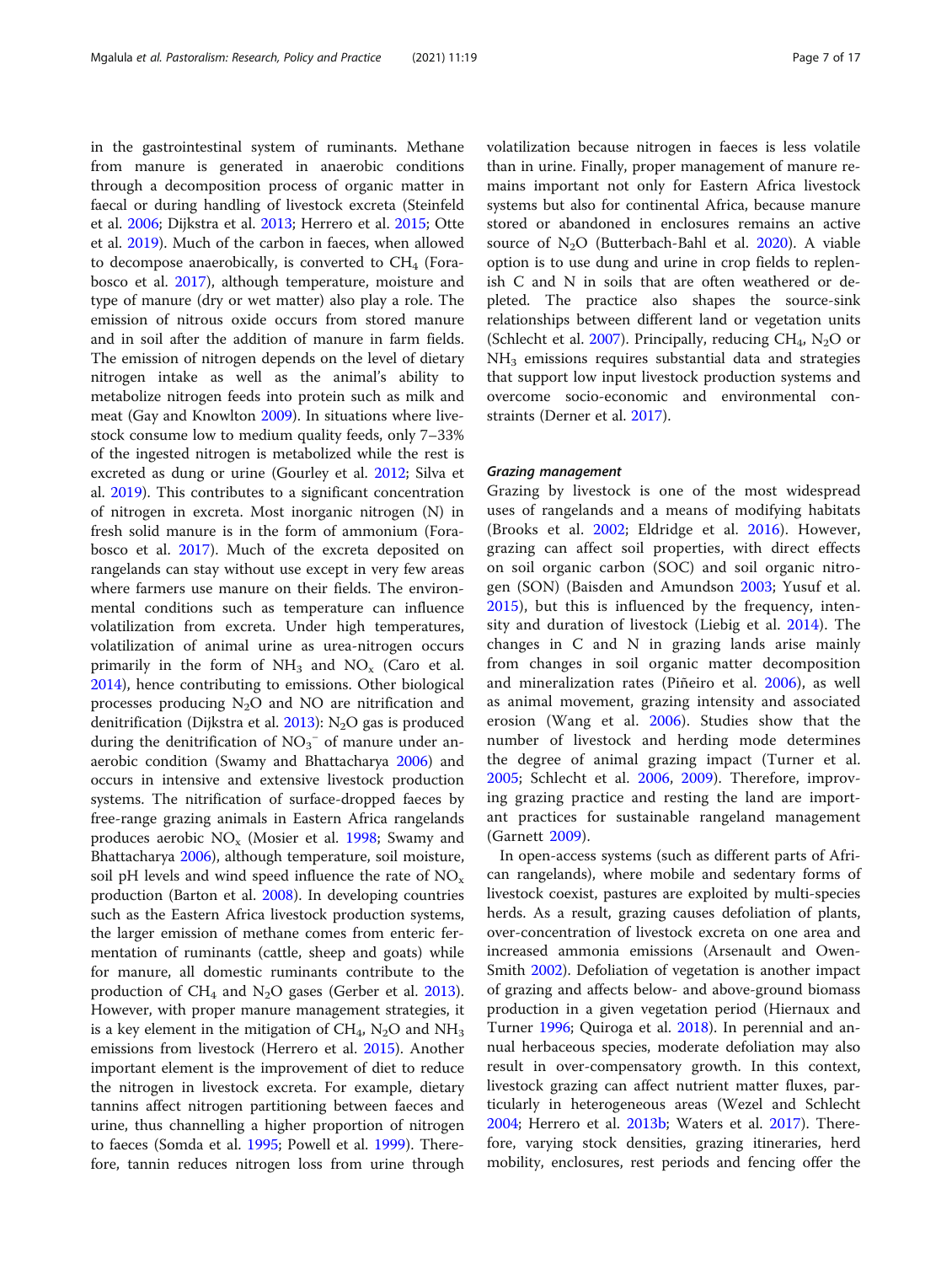potential to redirect nutrient redistribution processes (Schlecht et al. [1998;](#page-15-0) Wilkinson et al. [2013\)](#page-16-0).

The practices can offer sustainability in land use where non-equilibrium systems are present (Vetter [2005\)](#page-16-0). Sustainability relates to both the productivity of the grazed pastures and animals. However, implementing such measures depends on production goals, access to grazing lands or water points, property and user rights for grazing lands and the level of economic development (Turner [1995;](#page-15-0) Selemani [2014](#page-15-0)). In well-organized livestock production systems, enforcement of customary laws can regulate resource use. However, in the absence of effective traditional resource management practices, proper grazing practice is undermined. Over the past decade, for example, competition and land grabbing for the establishment of biofuel plantations in productive rangeland areas directly interfered with the traditional use of pasture and resulted in the reduction of grazing lands in East Africa (Reid et al. [2014](#page-14-0)). Intensive grazing by livestock results in trampling which can accelerate the deterioration of vegetation, transforming standing materials into litter and eventually incorporating litter into soil (Hiernaux et al. [1999](#page-13-0); Hiernaux [2001\)](#page-13-0). On different soil types (e.g. clays), trampling breaks surface crust, compacts soil and reduces infiltration; consequently, it influences nutrient fluxes and grassland productivity and hence reduces carbon sink potential (Waters et al. [2017\)](#page-16-0). Excessive trampling reduces the ability of plants to access nutrients and water and hence limits plant growth. In turn, the process exhausts carbon reserves and the capacity of grasslands to store carbon (Hiernaux and Turner [1996](#page-13-0); Thornton and Herrero [2010](#page-15-0); Herrero et al. [2015](#page-13-0)). Despite the fact that intensive grazing influences soil C and N dynamics and storage in rangelands, few studies have quantified these effects in Eastern Africa (Mcsherry and Ritchie [2013;](#page-14-0) Angassa [2014](#page-11-0); Yusuf et al. [2015\)](#page-16-0). Recently, Oduor et al. [\(2018a](#page-14-0), [b\)](#page-14-0) analysed soil organic carbon and microbial biomass in the semi-arid rangeland of Kenya and showed that total SOC and N have increased due to the establishment of pasture enclosures in degraded lands. Similarly, Tessema et al. ([2019](#page-15-0)) show that soil organic carbon stocks in the grasslands of Burundi, Ethiopia, Kenya, Rwanda, Tanzania and Uganda range from 0.1 to 93 Mg C ha<sup>-1</sup> in areas under differently managed practices such as grassland regeneration and restoration of degraded lands.

We can deduce that by promoting sustainable grazing through restoring degraded grasslands, moderate grazing and enclosures, there is potential to enhance carbon sequestration in rangelands. This can be achieved if there is enough data on soil carbon stock changes caused by land-use changes, grazing practice or farming expansion across East African rangelands (Bikila et al. [2016](#page-11-0)). Such

assessments will provide a better understanding of the relationship between change in land management and carbon sequestration in rangelands.

#### Biomass burning

Burning grass, bushes, wood trees and crop residues has been a practice in many pastoral and agro-pastoral traditions (Mammino [2020](#page-14-0)). In Africa, the practice is more extensive and frequent in rangelands. The demand for wood or charcoal for domestic cooking and heating, expansion of pastureland or farming are the major causes for burning. Fire is extensively used as a tool for managing domestic livestock and indigenous wildlife (Trollope [2011](#page-15-0); Keywood et al. [2013\)](#page-13-0). Its primary purpose is to control the encroachment of undesirable plants, stimulate germination of certain seed species and reduce vegetation patchiness and dead plant biomass. Burning replaces nutrients in the soil, paves the way for lush vegetation and manipulates vegetation to optimize for-age and pest control (Andrew [1986;](#page-11-0) Paton and Rickert [1989](#page-14-0); Orr et al. [1991;](#page-14-0) Higgins et al. [2000;](#page-13-0) Turner et al. [2007](#page-15-0); Bowman et al. [2011;](#page-11-0) Lohmann et al. [2014\)](#page-13-0). Some studies show an increase in the number of recurring burning in African rangelands (Mbow et al. [2000](#page-14-0); Van Wilgen et al. [2004](#page-16-0)).

Besides its positive role, burning deteriorates forage and surface litter materials, changes species composition and may increase wood weeds or undesirable herbs (Trollope [1999;](#page-15-0) Higgins et al. [2007;](#page-13-0) Lohmann et al. [2014\)](#page-13-0). Many studies describe the negative effects of burning on soil organisms, the oxidation of humus and the deterioration of organic matter in the soil ecosystem (Ojima et al. [1990](#page-14-0), [1994;](#page-14-0) Crutzen and Andreae [1990;](#page-12-0) Synmann [2002](#page-15-0); Bucini and Lambin [2002;](#page-11-0) Fynn et al. [2003](#page-12-0); Perez et al. [2007;](#page-14-0) Fynn [2008;](#page-12-0) Santín and Doerr [2016\)](#page-15-0).

Other effects of burning are the release of gases and aerosols to the atmosphere (Turner et al. [2007\)](#page-15-0). Incomplete combustion contributes to  $CH<sub>4</sub>$  emissions and  $NH<sub>3</sub>$  gas is released from the volatilization of nitrogen compounds during biomass burning (Radojevic [2003](#page-14-0); Andersson et al. [2004;](#page-11-0) Edwards et al. [2006;](#page-12-0) Bell and Adams [2009](#page-11-0); Castaldi et al. [2010\)](#page-11-0). Other gases released are  $CO<sub>2</sub>$ , CO, N<sub>2</sub>O and NO<sub>x</sub>. Alongside gas emissions, burning intensifies nutrient loss through run-off during rainfall and decreases soil carbon storage in the rangelands (Snyman [2015\)](#page-15-0). In sub-humid Great Plains rangelands, the rate of  $CO<sub>2</sub>$  flux was higher while soil carbon flux increases with periodic burning on non-grazed areas (Limb et al. [2016](#page-13-0)). However, there are relatively few studies that have quantified the effects of burning in African rangelands (e.g. Mapiye et al. [2008;](#page-14-0) Stavi [2019](#page-15-0)), and even fewer in Eastern Africa. Studies that have quantified the effect of burning in African rangelands have used remotely sensed data without measuring the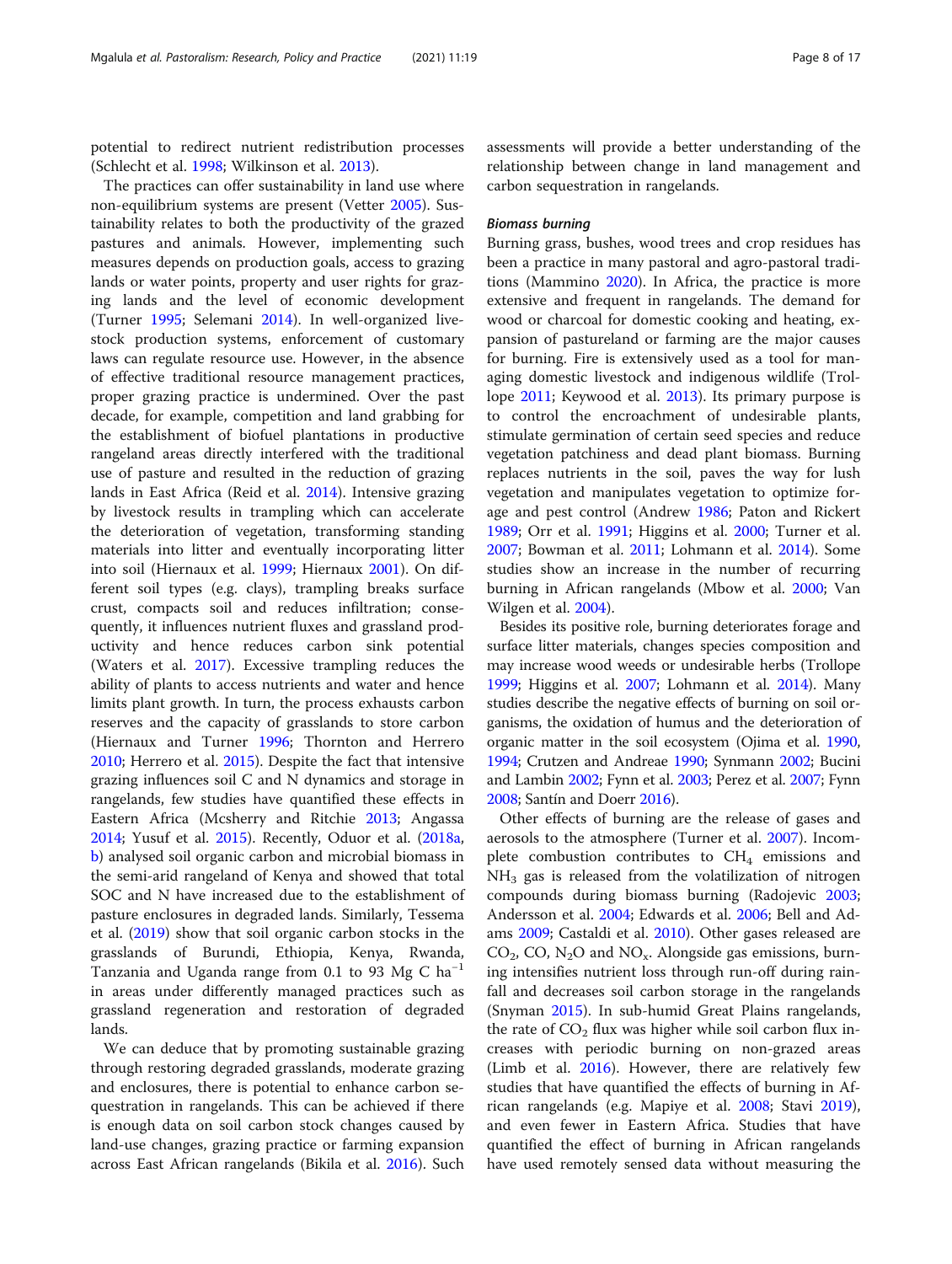Table 4 Percentage of emissions due to burning in African rangelands

| <b>Sources</b>           | Proportion of gas emissions (%) |
|--------------------------|---------------------------------|
| <b>Wildfires</b>         | 57                              |
| Wood and charcoal making | 36                              |
| Burning of crop residues |                                 |
| Land-use change          | ς                               |

Adopted from Scholes et al. [\(2011](#page-15-0)) and Valentini et al. ([2014\)](#page-16-0)

quantity of gas emissions (van der Werf et al. [2006](#page-16-0); Govender et al. [2006](#page-12-0); Valentini et al. [2014\)](#page-16-0). Table 4 summarizes the estimates of emission sources from African rangelands.

The reported estimates show not only scanty, but also aggregated data on emissions from four sources. It is possible that emissions attributed to land-use change for pasture or farming expansion could be higher than those associated with wildfire. Since extensive burning on the rangelands is continuing, quantifying their emissions and carbon sequestration potential especially in Eastern Africa is important.

#### Soil biota activity

The microbes and macro-decomposers play a critical role in the flow of energy through an ecosystem (Dutta and Dutta [2016\)](#page-12-0). Soil microbes break plant litter and mix organic components in the soil (De Deyn et al. [2008](#page-12-0)) while macro-decomposers such as termites, darkling beetles (Tenebrionidae) and invertebrates (many of which are soil dwellers) prepare litter for soil microbes, mix organic and mineral fractions and carry out nutrient recycling in arid rangelands (MEA [2005](#page-14-0)).

Although soil organisms play a crucial role in all ecosystem processes, they are rarely the focus of greenhouse gas emissions. Soil organisms significantly contribute to the emissions of  $CO<sub>2</sub>$  (Hashimoto et al. [2015](#page-12-0)), CH<sub>4</sub> and  $N<sub>2</sub>O$  gases in different situations. However, not many studies have quantified these emissions especially in Eastern Africa rangelands, except a recent one by Oduor et al. ([2018a,](#page-14-0) [b](#page-14-0)) in the semi-arid rangelands of Kenya as they analysed the soil organic carbon and microbial biomass. In different environments, soil microbes (denitrifier) use nitrogen oxides as alternative electron acceptors under anaerobic condition and in the process they release NO,  $N_2O$  and  $N_2$  gases (Sugihara et al. [2012;](#page-15-0) Butterbach-Bahl et al. [2013](#page-11-0)). Aerobic emission predominantly originates from nitrifying microbes which convert  $NH_4^+$  to  $NO_3^-$  to obtain energy and results in  $N_2O$  production as a by-product of N-transformations (Barton et al. [2008](#page-11-0)). The microbial and root respiration (autotrophic and heterotrophic) and decomposition also result in  $CO<sub>2</sub>$  emissions from soil (Austin and Vivanco [2006](#page-11-0); Ferréa et al. [2012;](#page-12-0) Stringer et al. [2012;](#page-15-0) Hashimoto et al. [2015\)](#page-12-0). Although the emissions occur naturally in ecosystems, high temperatures and dry conditions in arid and semi-arid rangelands can intensify these processes (Jenkinson et al. [1991;](#page-13-0) Davidson and Janssens [2006](#page-12-0); Perez et al. [2007](#page-14-0); Bardgett et al. [2008](#page-11-0)). Without quantifying these emission sources, it is difficult to mitigate (Stringer et al. [2012](#page-15-0)).

Extensive data about soil organisms are needed to reliably predict how microbial functions and processes contribute to GHG emissions (yet only very few such datasets exist—cf. Table [5\)](#page-9-0). Furthermore, termites in arid and semi-arid rangelands are significant source of  $CH<sub>4</sub>$ ,  $CO<sub>2</sub>$  (Brümmer et al. [2009;](#page-11-0) Khan et al. [2018](#page-13-0); Govorushko  $2019$ ) and N<sub>2</sub>O gas emissions (Brauman et al. [2015](#page-11-0)). Naturally, methanogenesis in the symbiotic metabolic cascade of lignocellulose in termite hindguts produces the gas (Brune  $2014$ ). CH<sub>4</sub> and CO<sub>2</sub> gases originate from microbial degradation of the ingested feeds like soil or plant materials (Sanderson [1996](#page-15-0)). However, few studies have quantified the GHG emissions from termites. For example, Brümmer et al. ([2009](#page-11-0)) quantify N<sub>2</sub>O released from mounds and Nauer et al. [\(2018\)](#page-14-0) estimate the role of termite mounds to sink CH4. Other studies that examined the activity of termites have focused on the environmental impacts and control measures (Wood [1991\)](#page-16-0), ethno-ecological measures for their management (Sileshi et al. [2009](#page-15-0)) or their role in vegetation heterogeneity in Africa (Sileshi et al. [2010](#page-15-0)).

Elsewhere in the world, studies that quantify  $CH<sub>4</sub>$  and  $CO<sub>2</sub>$  fluxes from mounds in tropical savannas of northern Australia showed that termites are a significant source of  $CO_2$  as compared to  $CH_4$  on an annual  $CO_2$ -e basis (Jamali et al. [2013\)](#page-13-0). An experiment testing the extent of  $N_2O$  emissions in relation to feed ingested (rich in N and low in N) also showed that  $N_2O$  production was higher in termites feeding on substrates with higher N content such as soil and fungi compared to those feeding on N-deficient wood (Brauman et al. [2015\)](#page-11-0). This highlights the need to generate long-term data on GHG emissions from soil organisms. There is also evidence that the rates of emissions depend on species, feeding habits, availability of feeds and components, and human disturbances (Jamali et al. [2013](#page-13-0); Khan et al. [2018\)](#page-13-0). Earlier studies reported that flagellate protozoa in lower and in higher termite groups emit  $CO<sub>2</sub>$  and  $CH<sub>4</sub>$  gases during digestion of feed components (Zimmerman et al. [1982](#page-16-0); Sapunov [2008](#page-15-0); Velu et al. [2011](#page-16-0)). The lower and higher termite species could emit up to  $0.425 \mu$ g CH<sub>4</sub> and  $0.397$ μg  $CH<sub>4</sub>$  respectively per termite per day (e.g. Zimmerman et al. [1982\)](#page-16-0). Majeed et al. ([2012](#page-14-0)) showed that xylophagous termites could constitute a potential atmospheric sink of  $N_2O$  from three species studied: Hodotermes mossambicus (grass-harvesting), Nasutitermes voeltzkowi (dry wood feeding), Hodotermopsis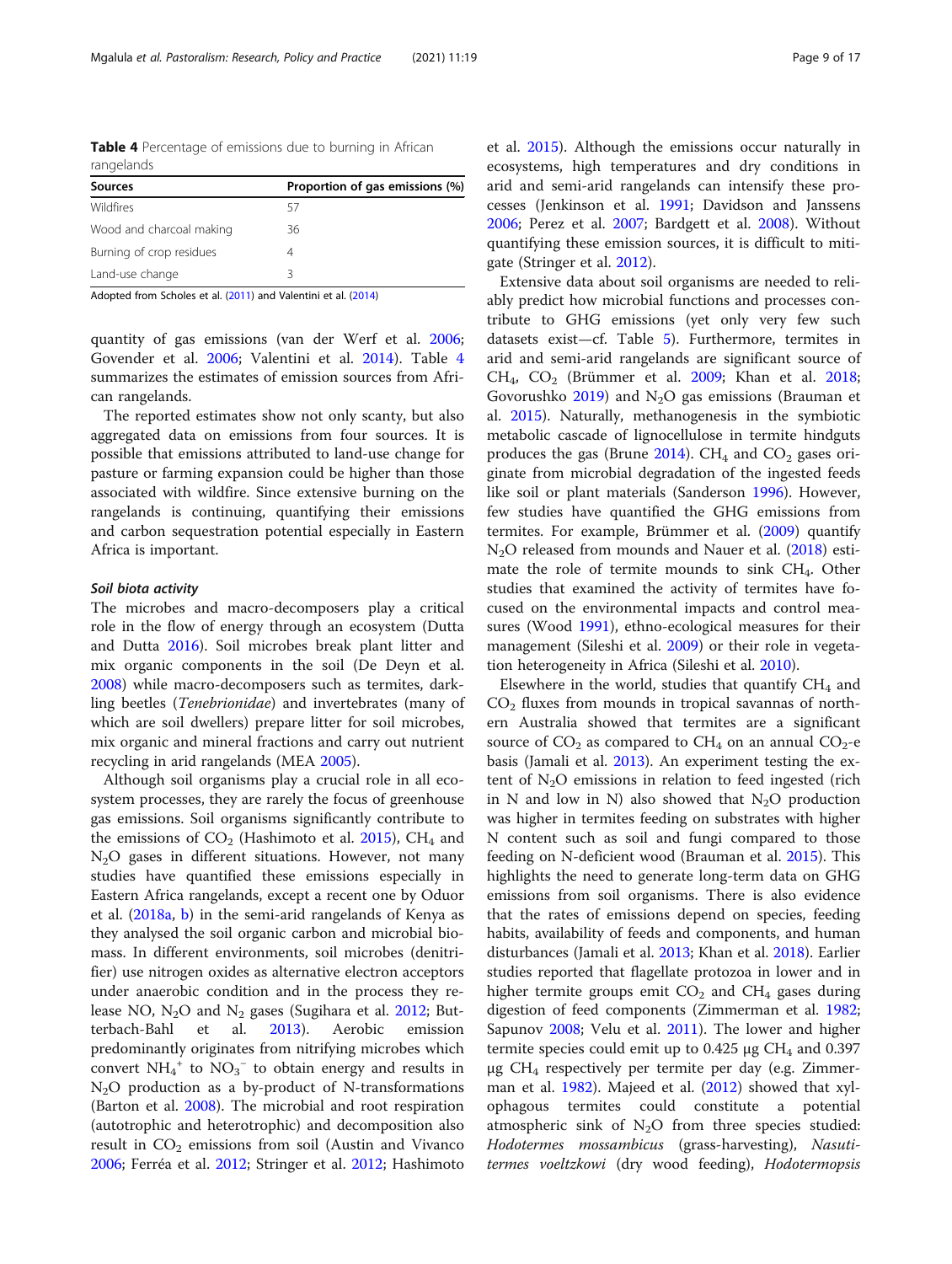| <b>Species</b>                   | CH <sub>4</sub> flux, µg CH <sub>4</sub> g termite <sup>-1</sup> h <sup>-1</sup> | $CO2$ flux, mg $CO2$ g termite <sup>-1</sup> h <sup>-1</sup> | Source                |
|----------------------------------|----------------------------------------------------------------------------------|--------------------------------------------------------------|-----------------------|
| Cubitermes fungifaber            | 7.68                                                                             | $0.17 \pm 0.06$                                              | Brauman et al. (1992) |
| Trinervitermes rhodesiensis      | 2.88                                                                             | $0.75 \pm 0.42$                                              | Brauman et al. (1992) |
| Pseudacanthotermes militaris     | $14.08 + 4.5$                                                                    | 0.953                                                        | Rouland et al. (1993) |
| Pseudacanthotermes spiniger      | $6.72 \pm 1.6$                                                                   | 0.466                                                        | Rouland et al. (1993) |
| Macrotermes bellicosus           | $6.72 \pm 1.6$                                                                   | 1.119                                                        | Rouland et al. (1993) |
| Termitidae Tumulitermes hastilis | 1.0                                                                              | 5.5                                                          | Jamali et al. (2013)  |

<span id="page-9-0"></span>**Table 5** Estimates of CH<sub>4</sub> and CO<sub>2</sub> fluxes from termites in the rangelands

The measurements of emissions of methane (CH<sub>4</sub>) and carbon dioxide (CO<sub>2</sub>) gases are in microgramme (μg) of CH<sub>4</sub> and CO<sub>2</sub> gas per termite per hour (CH<sub>4</sub> and  $\mathsf{CO}_2$  flux,  $\mu$ g CO $_2$  g termite $^{-1}$  h $^{-1}$ ). Data synthesized from few termite species of the world

sjoestedti (damp wood feeding), in dry savannas and wet forest. Indeed, soil biota play a crucial entity in the emission and removal of greenhouse gas; unfortunately, only a few studies have quantified their role (Khan et al. [2018](#page-13-0); Govorushko [2019](#page-12-0)). It is necessary to consider their roles in different analyses especially for Eastern Africa rangelands. Table 5 compiles the sources of emissions from termites consuming diverse feeds in rangeland ecosystems of the world.

#### **Discussion**

#### Land management and carbon sequestration in rangelands

Terrestrial carbon sequestration is the process through which carbon dioxide from the atmosphere is absorbed by vegetation through photosynthesis and stored as carbon in biomass (tree trunks, branches, grasses, foliage and roots) and soils (Lal [2004,](#page-13-0) [2008](#page-13-0), [2018](#page-13-0); Olson et al. [2014](#page-14-0)). The ability of rangelands to sequester carbon depends on plant species, soil type, regional climate and management practices (Ciais et al. [2011\)](#page-11-0). Basically, the per hectare capacity of rangelands to sequester carbon may be less than that of forestlands; the size of land that rangeland occupies shows a great potential to sequester carbon in below-ground biomass and soils (Derner and Schuman [2007\)](#page-12-0). It is critical that rangelands globally are managed appropriately to develop their potential to sequester carbon. Rangeland management practices that contribute to increase carbon storage in the soil contribute to better soil quality (Tessema et al. [2019\)](#page-15-0). Such management practices must avoid land-use change for farming expansion or deforestation, burning of vegetation and over-grazing. The practices that enhance carbon sequestration potential are moderate grazing, restoring degraded lands, using proper grazing management such as enclosures, implementing non-till farming and sowing drought-tolerant legumes or grass species (Smith et al. [2020\)](#page-15-0). As synthesized in the schematic model (see Fig. [1\)](#page-3-0), it shows that livestock or crop husbandry and plant biomass harvest are the land uses contributing to change the carbon balance in rangelands. They alter carbon and nitrogen cycles, biotic and abiotic

processes, and climate system. As a result, they reduce the potential of rangelands to sequester carbon. The potential options to enhance rangelands' capacity to sequester carbon are regeneration of degraded areas, strategic conservation and reduction in total grazing pressure on sensitive or degraded areas to allow natural revegetation to occur. Using different case studies in the world, Gerber et al. [\(2013\)](#page-12-0) stated a number of practices that can mitigate GHG emissions with the potential to sequester carbon.

As for the case of Eastern Africa land-use systems, if rangelands are used for livestock husbandry, improving grazing practices, such as herd mobility over diverse landscapes (Dabasso et al. [2014](#page-12-0)), and revegetation of eroded lands are crucial for enhancing soil carbon storage (Tessema et al. [2019](#page-15-0)). Proper grazing on grasslands and fire management can increase vegetation cover and build soil carbon pool (Lal [2018\)](#page-13-0). Other practices such as forage improvement, improved animal health and breeding, and manure management are also important. Moreover, since crop farming activity is inevitable in humid areas of rangelands, improving agronomic practices is very important for enhancing soil organic carbon storage, sequestration and food production. Sustainable farming practice that ensures the increased nitrogen availability and water use efficiency accelerates carbon input in the soil ecosystem. The adoption of less tillage (Lal [2013\)](#page-13-0), planting leguminous crops, crop rotation, inter-cropping and adequate fallow periods for cultivated fields increases nitrogen availability and helps to sequester organic carbon in rangelands. Such practices must involve the use of manure and crop residue into cropland fields to increase carbon stocks.

However, before introducing any intervention, location-specific research and more data are needed to recommend practices that enhance carbon sequestration and are accepted in Eastern Africa rangelands. In the absence of scientific research data, it is impossible to implement management strategies that enhance carbon sequestration in rangelands. Additional data on the socio-economic and ecological conditions are needs before introducing soil management practice. At present, few studies have examined the management practices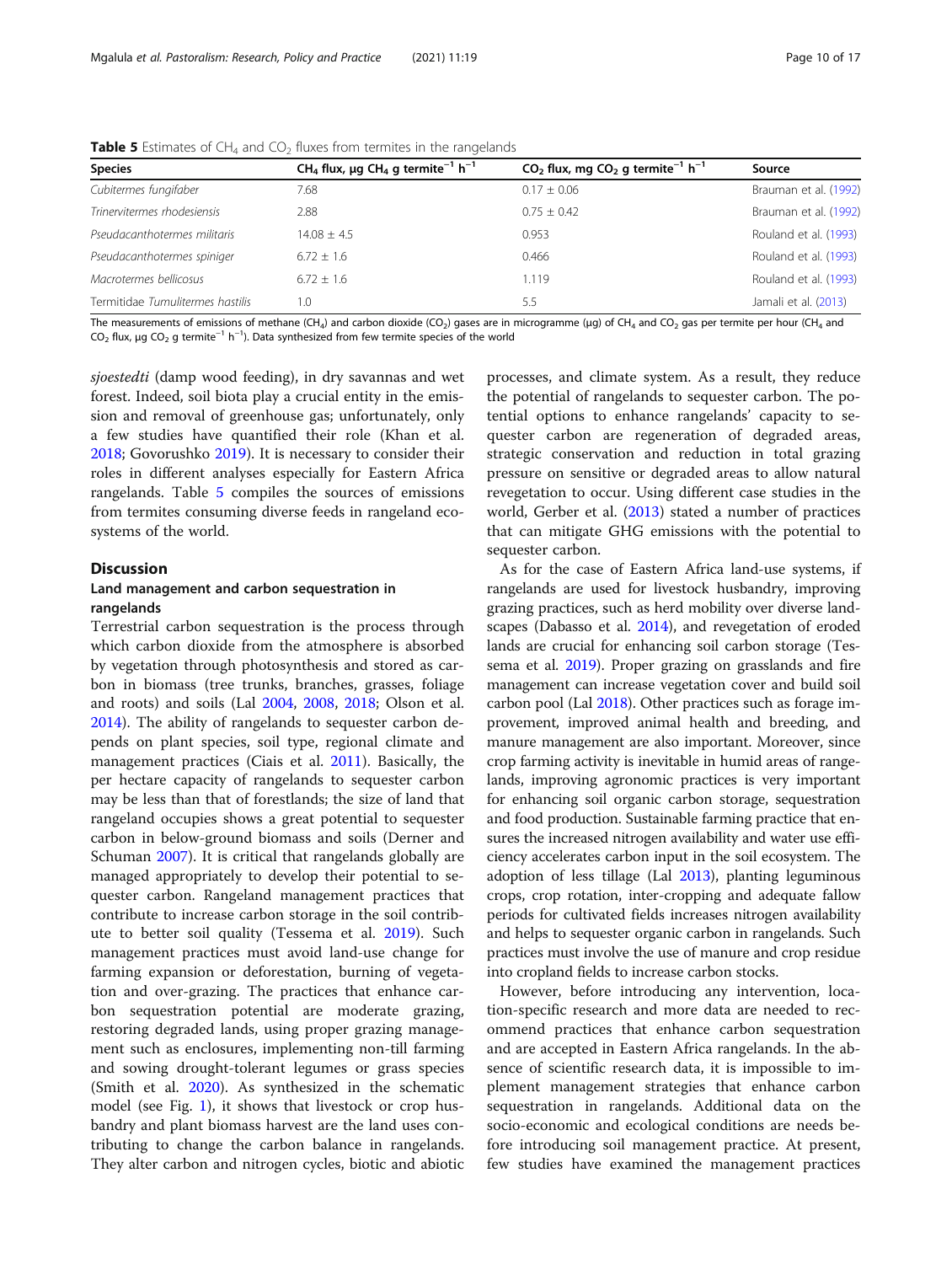|  | <b>Table 6</b> Reported management practices that enhance carbon sequestration in African rangelands |  |  |  |
|--|------------------------------------------------------------------------------------------------------|--|--|--|
|  |                                                                                                      |  |  |  |

| <b>Management practices</b>                                                                                                                                                 | C sequestration<br>$(Mg C ha^{-1} yr^{-1})$ | Location           | Source                     |  |
|-----------------------------------------------------------------------------------------------------------------------------------------------------------------------------|---------------------------------------------|--------------------|----------------------------|--|
| Transition from heavy to moderate grazing                                                                                                                                   | 0.21                                        | African rangelands | Conant and Paustian (2002) |  |
| Protection from intensive grazing and fire                                                                                                                                  | 5.8                                         | African rangelands | Grace et al. (2006)        |  |
| Decrease fire, grazing and cultivation                                                                                                                                      | 6.3                                         | African rangelands | Lehsten et al. (2009)      |  |
| Cessation of wildfire                                                                                                                                                       | 13                                          | African rangelands | van der Werf et al. (2006) |  |
| Allowing fallow, agro-forestry practice and resting from grazing                                                                                                            | $0.1 - 5.3$                                 | Sub-Saharan Africa | Vagen et al. (2005)        |  |
| Use of farm yard manure into fields                                                                                                                                         | $0.018 - 0.028$                             | Sudan              | Farage et al. (2007)       |  |
| Use of grazed fallow                                                                                                                                                        | $-0.008 - 0.004$                            | Sudan              | Farage et al. (2007)       |  |
| Use of inorganic fertilizer                                                                                                                                                 | $0.006 - 0.017$                             | Sudan              | Farage et al. (2007)       |  |
| Use of farm yard manure into fields                                                                                                                                         | $0.026 - 0.056$                             | Nigeria            | Farage et al. (2007)       |  |
| Use of inorganic fertilizer                                                                                                                                                 | $-0.062$ to $-0.138$                        | Nigeria            | Farage et al. (2007)       |  |
| Use of grazed fallow                                                                                                                                                        | $0.004 - 0.01$                              | Nigeria            | Farage et al. (2007)       |  |
| Improved grazing                                                                                                                                                            | 0.35                                        | Sub-Saharan Africa | Conant et al. (2001)       |  |
| Converting cultivated land to pasture                                                                                                                                       | 1.01                                        | Sub-Saharan Africa | Conant et al. (2001)       |  |
| Converting native land to pasture<br>The measurements of cyphon sequestration canadity are in measuremme of carbon nor bectare nor year $(Mg C h^{-1}$ year <sup>-1</sup> ) | 0.35                                        | Sub-Saharan Africa | Conant et al. (2001)       |  |

The measurements of carbon sequestration capacity are in megagramme of carbon per hectare per year (Mg C ha $^{-1}$  year $^{-1}$ )

and their contribution on carbon sequestration in African rangelands (Tables [2](#page-4-0) and 6). Given the spatial and temporal heterogeneity, a management practice at one area may contribute to carbon sequestration and not on another. In the same way, duration of management practice and land-use history can influence the capacity to sink carbon (Soussana et al. [2010](#page-15-0); Ciais et al. [2011\)](#page-11-0). This variability explains one of the weaknesses of relying on continental or regional estimates to guide policy recommendations to land users at the local level. Studies such as Dabasso et al. ([2014](#page-12-0)), Maestre et al. ([2016](#page-13-0)) and Tessema et al. [\(2019\)](#page-15-0) insisted on the necessity of producing more data in order to capture the heterogeneity across African rangelands.

#### Conclusion and further research

Globally, enhancement of carbon sequestration in rangelands not only is an essential strategy to mitigate climate change, but forms part of adaptation, through improved land productivity and livelihoods. Building up carbon stocks in rangeland soils through proper land management is a promising cost-effective, natural process to aid in mitigating climate change impacts with numerous benefits. However, given information inconsistency and the knowledge gaps revealed in this review, there is a need to generate more data on land-use and management practices across African climatic zones, to capture the variations in GHG emissions associated with land use or natural process. This information would be useful for supporting climate change policies and adaptation plans. It is necessary to adopt trans-disciplinary methods for promoting social acceptance to land users, to improve methods for estimating carbon flux and to effect

technical and policy change. Lastly, this review emphasizes the importance and a need to link national and regional policies to global strategies to reduce emissions of greenhouse gases and enhance carbon sequestration potential in rangelands.

#### Abbreviations

C: Carbon; CH<sub>4</sub>: Methane; CO: Carbon monoxide; CO<sub>2</sub>: Carbon dioxide; g: Gramme; GEI: Gross energy ingested; GHGs: Greenhouse gases; h<sup>-1</sup>: Per hour per day; MgC: Megagramme of carbon; N: Nitrogen; N<sub>2</sub>: Nitrogen gas; N<sub>2</sub>O: Nitrous oxide; NH<sub>3</sub>: Ammonia gas; NO: Nitric oxide gas; NPP: Net primary productivity; ppb: Parts per billion; ppm: Parts per million; SD: Standard deviation; SOC: Soil organic carbon; SON: Soil organic nitrogen; TgC: Tetragramme of carbon; UN's REDD: The United Nations Programme on Reducing Emissions from Deforestation and Forest Degradation; μg: Microgramme

#### Acknowledgements

The authors acknowledge the German Academic Exchange Service (DAAD), the Ministry of Education and Vocational Training (MoEVT) of Tanzania, the Federal Ministry for Economic Cooperation and Development (BMZ) of Germany and the German Institute for Tropical and Subtropical Agriculture (DITSL) in Witzenhausen, Germany, for supporting this work.

#### Authors' contributions

All authors contributed to the conceptualization of the idea; MEM, OVW, CH, UR and OH: collection of secondary data; MEM, OVW, CH and UR: data analysis and preparation of the article. All authors read and approved the final manuscript and take responsibility for its content.

#### Authors' information

Not applicable.

#### Funding

The research was funded by the German Academic Exchange Service (DAAD) and the Ministry of Education and Vocational Training (MoEVT) of Tanzania through the scholarship programme received by Michael Mgalula.

#### Availability of data and materials

Not applicable.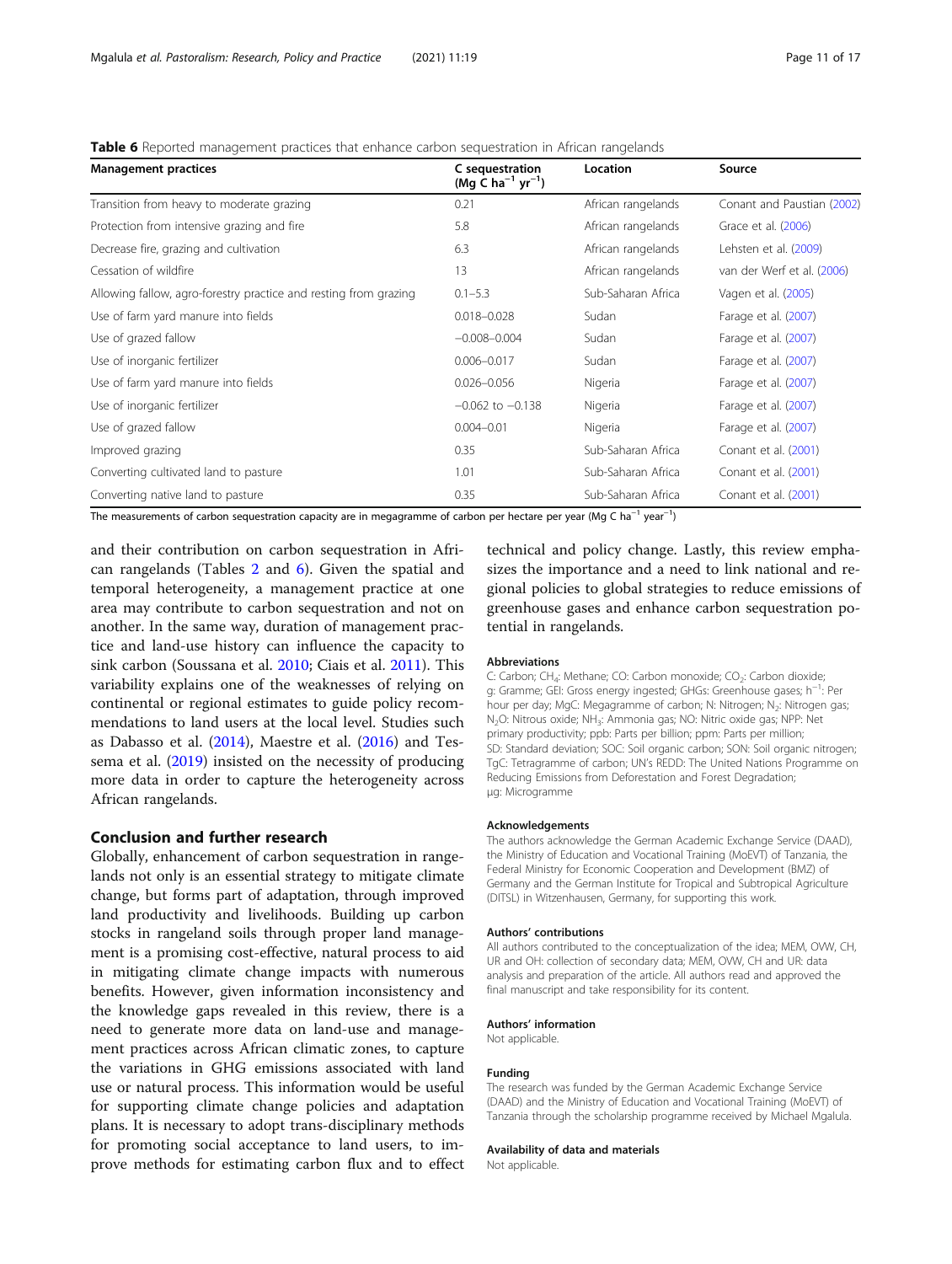#### <span id="page-11-0"></span>Declarations

Ethics approval and consent to participate Not applicable

#### Consent for publication

Not applicable.

#### Competing interests

The authors declare that they have no competing interests.

#### Author details

<sup>1</sup>Department of Geography and Economics, University of Dar es Salaam, Mkwawa University College of Education, P.O. Box 2315, Iringa, Tanzania. <sup>2</sup>Department of Land Resource Management and Agricultural Technology, University of Nairobi, P.O. Box 29053, Nairobi 00625, Kenya. <sup>3</sup>German Institute for Tropical and Subtropical Agriculture (DITSL) GmbH, Steinstraße 19, 37213 Witzenhausen, Germany. <sup>4</sup>Department of Agricultural and Biosystems Engineering, University of Kassel, Nordbahnhofstr. 1a, 37213 Witzenhausen, Germany.

# Received: 23 April 2020 Accepted: 14 May 2021<br>Published online: 21 October 2021

#### References

- Abate, T., and A. Angassa. 2016. Conversion of savanna rangelands to bush dominated landscape in Borana, Southern Ethiopia. Ecological Processes 5 (6): 6 [https://doi.org/10.1186/s13717-016-0049-1.](https://doi.org/10.1186/s13717-016-0049-1)
- Alkemade, R., R.S. Reid, M. van den Berg, J. de Leeuw, and M. Jeuken. 2013. Assessing the impacts of livestock production on biodiversity in rangeland ecosystems. Proceedings of the National Academy of Sciences (PNAS) 110 (52): 20900–20905 <https://doi.org/10.1073/pnas.1011013108>.
- Allen, V.G., C. Batello, E.J. Berretta, J. Hodgson, M. Kothmann, X. Li, J. McIvor, J. Milne, C. Morris, A. Peeters, and M. Sanderson. 2011. An international terminology for grazing lands and grazing animals. Grass and Forage Science 66 (1): 2–28 [https://doi.org/10.1111/j.1365-2494.2010.00780.x.](https://doi.org/10.1111/j.1365-2494.2010.00780.x)
- Andersson, M., A. Michelsen, M. Jensen, and A. Kjoller. 2004. Tropical savannah woodland: Effects of experimental fire on soil microorganisms and soil emissions of carbon dioxide. Soil Biology & Biochemistry 36 (5): 849–858 <https://doi.org/10.1016/j.soilbio.2004.01.015>.
- Andrew, M.H. 1986. The use of fire for spelling monsoon tallgrass pasture grazed by cattle. Tropical Grasslands 20: 69–78.
- Aneja, V.P., W.H. Schlesinger, Q. Li, A. Nahas, and W.H. Battye. 2019. Characterization of atmospheric nitrous oxide emissions from global agricultural soils. SN Applied Sciences 1 (12): 1662 [https://doi.org/10.1007/s424](https://doi.org/10.1007/s42452-019-1688-5) [52-019-1688-5](https://doi.org/10.1007/s42452-019-1688-5).
- Angassa, A. 2014. Effects of grazing intensity and bush encroachment on herbaceous species and rangeland condition in Southern Ethiopia. Land Degradation and Development 25 (5): 438–451 [https://doi.org/10.1002/ldr.21](https://doi.org/10.1002/ldr.2160) [60.](https://doi.org/10.1002/ldr.2160)
- Arsenault, R., and N. Owen-Smith. 2002. Facilitation versus competition in grazing herbivore assemblages. Oikos 97 (3): 313–318 [https://doi.org/10.1034/j.1600-](https://doi.org/10.1034/j.1600-0706.2002.970301.x) [0706.2002.970301.x](https://doi.org/10.1034/j.1600-0706.2002.970301.x).
- Austin, A.T., and L. Vivanco. 2006. Plant litter decomposition in a semi-arid ecosystem controlled by photo-degradation. Nature 442 (7102): 555–558 <https://doi.org/10.1038/nature05038>.
- Baisden, W.T., and R. Amundson. 2003. An analytical approach to ecosystem biogeochemistry modeling. Ecological Applications 13 (3): 649–663 [https://](https://doi.org/10.1890/1051-0761(2003)013[0649:AAATEB]2.0.CO;2) [doi.org/10.1890/1051-0761\(2003\)013\[0649:AAATEB\]2.0.CO;2.](https://doi.org/10.1890/1051-0761(2003)013[0649:AAATEB]2.0.CO;2)
- Bardgett, R., C. Freeman, and N.J. Ostle. 2008. Microbial contributions to climate change through carbon cycle feedbacks. The International Society for Microbial Ecology (ISME) Journal 2: 805–814.
- Barton, L., R. Kiese, D. Gatter, K. Butterbach-Bahl, R. Buck, C. Hinz, and D.N. Muphy. 2008. Nitrous oxide emissions from a cropped soil in a semi-arid climate. Global Change Biology 14 (1): 177–192 [https://doi.org/10.1111/j.1365-2486.2](https://doi.org/10.1111/j.1365-2486.2007.01474.x) [007.01474.x](https://doi.org/10.1111/j.1365-2486.2007.01474.x).
- Batjes, N.H. 1996. Total carbon and nitrogen in the soils of the world. European Journal of Soil Science 47 (1): 151–163 <https://doi.org/10.1111/ejss.12115>.
- Batjes, N.H. 2004a. Carbon stocks and projected changes according to land use and management: A case study for Kenya. Soil Use and Management 20 (3): 350–356 <https://doi.org/10.1079/SUM2004269>.
- Batjes, N.H. 2004b. Estimation of soil carbon gains upon improved management within croplands and grasslands of Africa. Environment, Development and Sustainability 6 (1/2): 133–143 [https://doi.org/10.1023/B:ENVI.0000003633.14](https://doi.org/10.1023/B:ENVI.0000003633.14591.fd) [591.fd.](https://doi.org/10.1023/B:ENVI.0000003633.14591.fd)
- Bell, T., and M. Adams. 2009. Smoke from wildfires prescribed burning in Australia: Effects on human health and ecosystems. Development in Environmental Sciences 8: 289–308.
- Bikila, N.G., Z.K. Tessema, and E.G. Abule. 2016. Carbon sequestration potentials of semi-arid rangelands under traditional management practices in Borana, Southern Ethiopia. Agriculture, Ecosystems and Environment 223: 108–114 [https://doi.org/10.1016/j.agee.2016.02.028.](https://doi.org/10.1016/j.agee.2016.02.028)
- Boadi, D.A., K.M. Wittenberg, S.L. Scott, D. Burton, K. Buckley, J.A. Small, and K.H. Ominski. 2004. Effect of low and high forage diet on enteric and manure pack greenhouse gas emissions from a feedlot. Canadian Journal of Animal Science 84 (3): 445–453 [https://doi.org/10.4141/A03-079.](https://doi.org/10.4141/A03-079)
- Bowman, D.M.J.S., J. Balch, P. Artaxo, W.J. Bond, M.A. Cochrane, C.M. D'Antonio, R. DeFries, F.H. Johnston, J.E. Keeley, M.A. Krawchuk, C.A. Kull, M. Mack, M.A. Moritz, S. Pyne, C.I. Roos, A.C. Scott, N.S. Sodhi, and T.W. Swetnam. 2011. The human dimension of fire regimes on Earth. Journal of Biogeography 38 (12): 2223–2236 <https://doi.org/10.1111/j.1365-2699.2011.02595.x>.
- Branca, G., L. Lipper, N. McCarthy, and M.C. Jolejole. 2013. Food security, climate change, and sustainable land management. Agronomy for Sustainable Development 33 (4): 635–650 <https://doi.org/10.1007/s13593-013-0133-1>.
- Brauman, A., M.D. Kane, M. Labat, and J.A. Breznak. 1992. Genesis of acetate and methane by gut bacteria of nutritionally diverse termites. Science 257 (5075): 1384–1387 [https://doi.org/10.1126/science.257.5075.1384.](https://doi.org/10.1126/science.257.5075.1384)
- Brauman, A., M.Z. Majeed, B. Buatois, A. Robert, A.-L. Pablo, and E. Miambi. 2015. Nitrous oxide  $(N_2O)$  emissions by termites: Does the feeding guild matter? PLoS One 10 (12): e0144340 <https://doi.org/10.1371/journal.pone.0144340>.
- Brink, A.B., C. Bodart, L. Brodsky, P. Defourney, C. Ernst, F. Donney, A. Lupi, and K. Tuckova. 2014. Anthropogenic pressure in East Africa—Monitoring 20 years of land cover changes by means of medium resolution satellite data. International Journal of Applied Earth Observation and Geoinformation 28: 60– 69 <https://doi.org/10.1016/j.jag.2013.11.006>.
- Brooks, T.M., R.A. Mittermeier, C.G. Mittermeier, G.A.B. Da Fonseca, A.B. Rylands, W. R. Konstant, P. Flick, J. Pilgrim, S. Oldfield, G. Magin, and C. Hilton-Taylor. 2002. Habitat loss and extinction in the hotspots of biodiversity. Conservation Biology 16 (4): 909–923 [https://doi.org/10.1046/j.1523-1739.2002.00530.x.](https://doi.org/10.1046/j.1523-1739.2002.00530.x)
- Brümmer, C., H. Papen, R. Wassmann, and N. Brüggemann. 2009. Termite mounds as hot spots of nitrous oxide emissions in South-Sudanian savanna of Burkina Faso (West Africa). Geophysical Research Letters 36 (L09814): 1–4 [https://doi.org/10.1029/2009GL037351.](https://doi.org/10.1029/2009GL037351)

Brune, A. 2014. Symbiotic digestion of lignocellulose in termite guts. Nature Reviews Microbiology 12 (3): 168–180 [https://doi.org/10.1038/nrmicro3182.](https://doi.org/10.1038/nrmicro3182)

- Bucini, G., and E.F. Lambin. 2002. Fire impacts on vegetation in Central Africa: A remote-sensing-based statistical analysis. Applied Geography 22 (1): 27–48 [https://doi.org/10.1016/S0143-6228\(01\)00020-0.](https://doi.org/10.1016/S0143-6228(01)00020-0)
- Butterbach-Bahl, K., E.M. Baggs, M. Dannenmann, R. Kiese, and S. Zechmeister-Boltenstern. 2013. Nitrous oxide emissions from soils: How well do we understand the processes and their controls? Philosophical Transactions of The Royal Society B Biological Sciences 368 (1621): 20130122 [https://doi.org/1](https://doi.org/10.1098/rstb.2013.0122) [0.1098/rstb.2013.0122.](https://doi.org/10.1098/rstb.2013.0122)
- Butterbach-Bahl, K., G. Gettel, R. Kiese, K. Fuchs, C. Werner, J. Rahimi, M. Barthel, and L. Merbold. 2020. Livestock enclosures in drylands of Sub-Saharan Africa are overlooked hotspots of N<sub>2</sub>O emissions. Nature Communications 11 (1): 4644 <https://doi.org/10.1038/s41467-020-18359-y>.
- Cano, A., A. Núñez, V. Acosta-Martinez, M. Schipanski, R. Ghimire, C. Rice, and C. West. 2018. Current knowledge and future research directions of soil health and water conservation in the Ogallala aquifer region. Geoderma 328: 109– 118 [https://doi.org/10.1016/j.geoderma.2018.04.027.](https://doi.org/10.1016/j.geoderma.2018.04.027)
- Caro, D., S.J. Davis, S. Bastianoni, and K. Caldeira. 2014. Global and regional trends in greenhouse gas emissions from livestock. Climatic Change 126 (1-2): 203– 216 <https://doi.org/10.1007/s10584-014-1197-x>.
- Castaldi, S., A. de Grandcourt, A. Rasile, U. Skiba, and R. Valentini. 2010. CO<sub>2</sub>, CH<sub>4</sub> and N<sub>2</sub>O fluxes from soil of burned grassland in central Africa. Biogeoscience 7 (11): 3459–3471 [https://doi.org/10.5194/bg-7-3459-2010.](https://doi.org/10.5194/bg-7-3459-2010)
- Ciais, P., A. Bombelli, M. Williams, S.L. Piao, J. Chave, C.M. Ryan, M. Henry, P. Brender, and R. Valentini. 2011. The carbon balance of Africa: Synthesis of recent research studies. Philosophical Transactions of the Royal Society A 369:  $1 - 20.$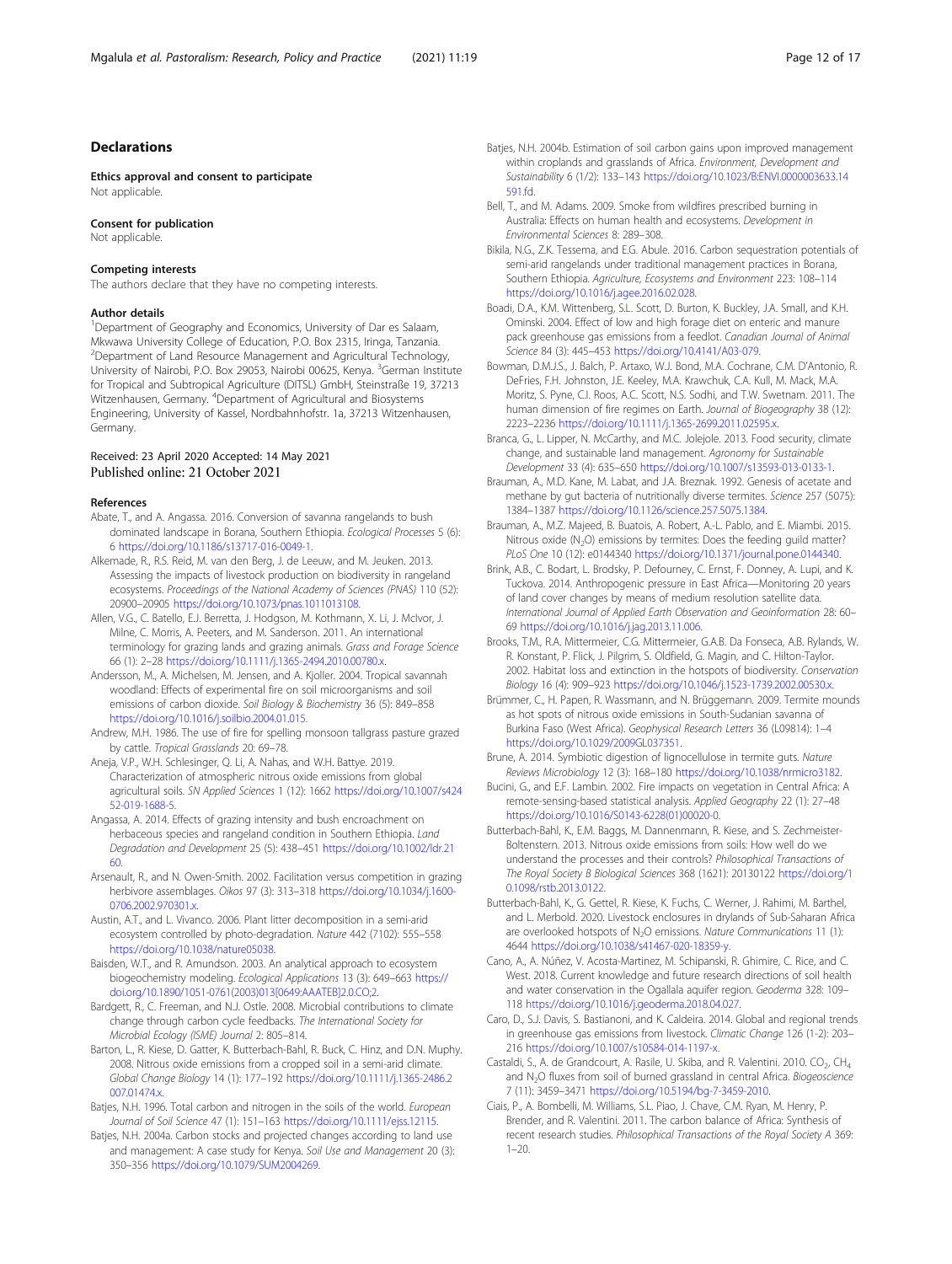<span id="page-12-0"></span>Conant, R.T., and K. Paustian. 2002. Potential soil carbon sequestration in overgrazed grassland ecosystems. Global Biogeochemical Cycles 16 (4): 11–43 [https://doi.org/10.1029/2001GB001661.](https://doi.org/10.1029/2001GB001661)

Conant, R.T., K. Paustian, and E.T. Elliott. 2001. Grassland management and conversion into grassland: Effects on soil carbon. Ecological Applications 11 (2): 343–355 [https://doi.org/10.1890/1051-0761\(2001\)011\[0343:GMACIG\]2.0.](https://doi.org/10.1890/1051-0761(2001)011[0343:GMACIG]2.0.CO;2) [CO;2](https://doi.org/10.1890/1051-0761(2001)011[0343:GMACIG]2.0.CO;2).

- Crutzen, P.J., and M.O. Andreae. 1990. Biomass burning in the tropics: Impact on atmospheric chemistry and biogeochemical cycles. Science 250 (4988): 1669– 1678 [https://doi.org/10.1126/science.250.4988.1669.](https://doi.org/10.1126/science.250.4988.1669)
- Dabasso, B.H., Z. Taddese, and D. Hoag. 2014. Carbon stocks in semi-arid pastoral ecosystems of northern Kenya. Pastoralism: Research, Policy and Practice 4 (5): 1–8 [http://www.pastoralismjournal.com/content/4/1/5.](http://www.pastoralismjournal.com/content/4/1/5)
- Davidson, E.A., and I.A. Janssens. 2006. Temperature sensitivity of soil carbon decomposition and feedbacks to climate change. Nature 440 (7081): 165–173 <https://doi.org/10.1038/nature04514>.
- De Deyn, G.B., J.H.C. Cornelissen, and R.D. Bardgett. 2008. Plant functional traits and soil carbon sequestration in contrasting biomes. Ecology Letters 11 (5): 516–531 <https://doi.org/10.1111/j.1461-0248.2008.01164.x>.
- Dean, C., J.B. Kirkpatrick, R.J. Harper, and D.J. Eldridge. 2015. Optimising carbon sequestration in arid and semiarid rangelands. Ecological Engineering 74: 148– 163 <https://doi.org/10.1016/j.ecoleng.2014.09.125>.
- Derner, J.D., L. Hunt, K.E. Filho, J. Ritten, J. Capper, and G. Han. 2017. Livestock production systems. In Rangeland systems processes, management and challenges, ed. D.D. Briske, 347–372. Chapter 10. Springer Series on Environmental Management [https://doi.org/10.1007/978-3-319-46709-2\\_10.](https://doi.org/10.1007/978-3-319-46709-2_10)
- Derner, J.D., and G.E. Schuman. 2007. Carbon sequestration and rangelands: A synthesis of land management effects. Journal of Soil and Water Conservation 62: 77–85.
- Dijkstra, J., O. Oenema, J.W. van Groenigen, J.W. Spek, A.M. van Vuuren, and A. Bannink. 2013. Diet effects on urine composition of cattle and  $N_2O$ emissions. Animal 7 (s2): 292–302 [https://doi.org/10.1017/S1751731113](https://doi.org/10.1017/S1751731113000578) [000578](https://doi.org/10.1017/S1751731113000578).
- Don, A., J. Schumacher, and A. Freibauer. 2011. Impact of tropical land-use change on soil organic carbon stocks - A meta-analysis. Global Change Biology 17 (4): 1658–1670 [https://doi.org/10.1111/j.1365-2486.2010.02336.x.](https://doi.org/10.1111/j.1365-2486.2010.02336.x)
- Dutta, H., and A. Dutta. 2016. The microbial aspect of climate change. Energy, Ecology and Environment 1 (4): 209–232 [https://doi.org/10.1007/s40974-016-](https://doi.org/10.1007/s40974-016-0034-7) [0034-7.](https://doi.org/10.1007/s40974-016-0034-7)
- Edwards, D.P., L.K. Emmons, J.C. Gille, A. Chu, J.L. Attie, L. Giglio, S.W. Wood, J. Haywood, M.N. Deeter, S.T. Massie, D.C. Ziskin, and J.R. Drummond. 2006. Satellite-observed pollution from Southern Hemisphere biomass burning. Journal of Geophysical Research 111 (D14312) [https://doi.org/10.1029/2](https://doi.org/10.1029/2005JD006655) [005JD006655](https://doi.org/10.1029/2005JD006655)
- EEA (European Environment Agency). 2019. Global annual averaged atmospheric concentration of nitrous oxide (N<sub>2</sub>O), from 1750–2016, measured in parts per billion (ppb). [https://www.eea.europa.eu/data-and-maps/indicators/a](https://www.eea.europa.eu/data-and-maps/indicators/atmospheric-greenhouse-gas-concentrations-6/assessment) [tmospheric-greenhouse-gas-concentrations-6/assessment.](https://www.eea.europa.eu/data-and-maps/indicators/atmospheric-greenhouse-gas-concentrations-6/assessment) In Ritchie H., and Roser M. (2020) – N<sub>2</sub>O. OurWorldInData.org. [https://ourworldindata.org/N2O.](https://ourworldindata.org/N2O) Accessed in June 2020.
- EEA (European Environment Agency) and NOAA (National Oceanic and Atmospheric Administration). 2019. Global annual averaged atmospheric concentration of methane (CH<sub>4</sub>), from 1750–2018 measured in parts per billion (ppb). In Ritchie H., and Roser M. (2020) - CH<sub>4</sub>. OurWorldInData.org. <https://ourworldindata.org/CH4>. Accessed in June 2020.
- Egeru, A., P. Okello, M.G.J. Majaliwa, P. Mukwaya, and P. Isubikalu. 2010. The effects of land cover change on biomass stock in dryland areas of Eastern Uganda. A case study of Olio Sub-county in Soroti District. Journal of Applied Sciences and Environmental Management 14 (4): 101–106.
- Eldridge, D.J., A.G.B. Poore, M. Ruiz-Colmenero, M. Letnic, and S. Soliveres. 2016. Ecosystem structure, function, and composition in rangelands are negatively affected by livestock grazing. Ecological Applications 26 (4): 1273–1283 <https://doi.org/10.1890/15-1234>.
- Elias, M., O. Hensel, U. Richter, C. Hülsebusch, B. Kaufmann, and O. Wasonga. 2015. Land conversion dynamics in the Borana rangelands of Southern Ethiopia: An integrated assessment using remote sensing techniques and field survey data. Environments 2 (4): 1–31 [https://doi.org/10.3390/](https://doi.org/10.3390/environments2010001) [environments2010001.](https://doi.org/10.3390/environments2010001)
- FAO. 2004. Carbon sequestration in dryland soils. In World soils resources reports 102. Rome: Food and Agriculture Organization of the United Nations.
- FAO. 2019. Trees, forests and land use in drylands: The first global assessment Full report. Rome: FAO Forestry Paper No. 184.
- FAO. 2020. Global Forest Resources Assessment 2020 Key findings. Rome: [https://](https://doi.org/10.4060/ca8753en) [doi.org/10.4060/ca8753en](https://doi.org/10.4060/ca8753en).
- FAO and UNEP. 2020. The State of the World's Forests 2020. Forests, biodiversity and people. Rome: <https://doi.org/10.4060/ca8642en>.
- Farage, P.K., J. Ardö, L. Olsson, E.A. Rienzi, A.S. Ball, and J.N. Pretty. 2007. The potential for soil carbon sequestration in three tropical dryland farming systems of Africa and Latin America: A modelling approach. Soil & Tillage Research 94 (2): 457–472 [https://doi.org/10.1016/j.still.2006.09.006.](https://doi.org/10.1016/j.still.2006.09.006)
- Ferréa, C., T. Zenoneb, R. Comolli, and G. Seufert. 2012. Estimating heterotrophic and autotrophic soil respiration in a semi-natural forest of Lombardy, Italy. Pedobiologia 55: 285–294 <https://doi.org/10.1016/j.pedobi.2012.05.001>.
- FIAN. 2010. In Land Grabbing in Kenya and Mozambique. A report on two research missions and human rights analysis of land grabbing, ed. E. Odeny, R. Leonhard, B. Saturnino Jr., and M. Rocha, 1–43. Germany: FIAN.
- Flintan, F. 2011. The causes, process and impacts of land fragmentation in the rangelands of Ethiopia, Kenya and Uganda. Regional Learning and Advocacy programme for Vulnerable Dryland Communities, 1–12.
- Forabosco, F., Zh. Chitchyan, and R. Mantovani. 2017. Methane, nitrous oxide emissions and mitigation strategies for livestock in developing countries: A review. South African Journal of Animal Science 47 (3): 268–270 [https://doi.](https://doi.org/10.4314/sajas.v47i3.3) [org/10.4314/sajas.v47i3.3.](https://doi.org/10.4314/sajas.v47i3.3)
- Franzluebbers, A.J., L.K. Paine, J.R. Winsten, M. Krome, M.A. Sanderson, K. Ogles, and D. Thompson. 2012. Well-managed grazing systems: A forgotten hero of conservation. Journal of Soil and Water Conservation 67 (4): 100A–104A <https://doi.org/10.2489/jswc.67.4.100A>.
- Fynn, R. 2008. Savory insights Is rangeland science due for a paradigm shift? Rangeland management, Grassroots. Newsletter of the Grassland Society of Southern Africa 8 (3): 25–38.
- Fynn, R.W.S., R.J. Haynes, and T.G. O'Connor. 2003. Burning causes long-term changes in soil organic matter content of South African grassland. Soil Biology & Biochemistry 35 (5): 677–687 [https://doi.org/10.1016/S0038-0717\(03](https://doi.org/10.1016/S0038-0717(03)00054-3) [\)00054-3](https://doi.org/10.1016/S0038-0717(03)00054-3).
- Garnett, T. 2009. Livestock-related greenhouse gas emissions: Impacts and options for policy makers. Environmental Science & Policy 12 (4): 491–503 <https://doi.org/10.1016/j.envsci.2009.01.006>.
- Gay, S.W., and K.F. Knowlton. 2009. Ammonia emissions and animal agriculture. Virginia Cooperative Extension. Publication 442–110: 1–5.
- Gerber, P.J., H. Steinfeld, B. Henderson, A. Mottet, C. Opio, J. Dijkman, A. Falcucci, and G. Tempio. 2013. Tackling climate change through livestock – A global assessment of emissions and mitigation opportunities. Rome: Food and Agriculture Organization of the United Nations.
- Godde, C.M., R.B. Boone, A.J. Ash, K. Waha, L.L. Sloat, P.K. Thornton, and M. Herrero. 2020. Global rangeland production systems and livelihoods at threat under climate change and variability. Environmental Research Letters 15 (044021): 1–15 [https://doi.org/10.1088/1748-9326/ab7395.](https://doi.org/10.1088/1748-9326/ab7395)
- Gourley, C.J.P., S.R. Aarons, and J.M. Powell. 2012. Nitrogen use efficiency and manure management practices in contrasting dairy production systems. Agriculture, Ecosystems and Environment 147: 73–81 [https://doi.org/10.1016/j.a](https://doi.org/10.1016/j.agee.2011.05.011) [gee.2011.05.011.](https://doi.org/10.1016/j.agee.2011.05.011)
- Govender, N., W.S.W. Trollope, and B.W. Van Wilgen. 2006. The effect of fire season, fire frequency, rainfall and management on fire intensity in savanna vegetation in South Africa. Journal of Applied Ecology 43 (4): 748–758 [https://](https://doi.org/10.1111/j.1365-2664.2006.01184.x) [doi.org/10.1111/j.1365-2664.2006.01184.x.](https://doi.org/10.1111/j.1365-2664.2006.01184.x)
- Govorushko, S. 2019. Economic and ecological importance of termites: A global review. Entomological Science 22 (1): 21–35 <https://doi.org/10.1111/ens.12328>.
- Grace, J., J. San José, P. Meir, H.S. Miranda, and R.A. Montes. 2006. Productivity and carbon fluxes of tropical savannas. Journal of Biogeography 33 (3): 387– 400 <https://doi.org/10.1111/j.1365-2699.0148x>.
- Hashimoto, S., N. Carvalhais, A. Ito, M. Migliavacca, K. Nishina, and M. Reichstein. 2015. Global spatiotemporal distribution of soil respiration modeled using a global database. Biogeosciences 12 (13): 4121–4132 [https://doi.org/10.5194/](https://doi.org/10.5194/bg-12-4121-2015) [bg-12-4121-2015.](https://doi.org/10.5194/bg-12-4121-2015)
- Herrero, M., D. Grace, J. Njuki, N. Johnson, D. Enahoro, S. Silvestri, and M.C. Rufino. 2013a. The roles of livestock in developing countries. Animal 7 (1): 3–18 [https://doi.org/10.1017/S1751731112001954.](https://doi.org/10.1017/S1751731112001954)
- Herrero, M., P. Havlík, H. Valin, A. Notenbaert, M.C. Rufino, P.K. Thornton, M. Blümmel, F. Weiss, D. Grace, and M. Obersteiner. 2013b. Biomass use, production, feed efficiencies and greenhouse gas emissions from global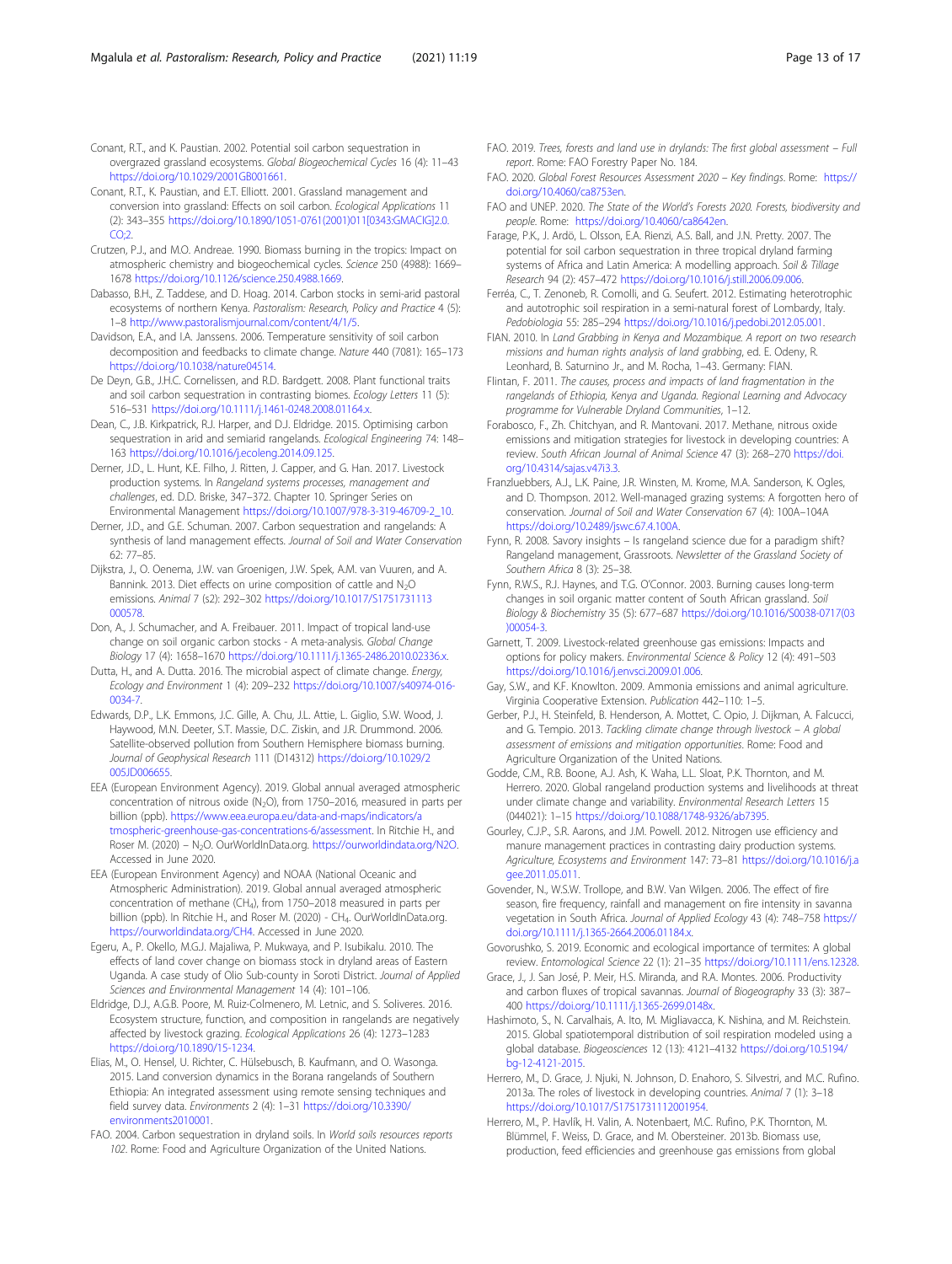<span id="page-13-0"></span>livestock systems. PNAS 110 (52): 20888–20893 [www.pnas.org/cgi/doi/10.1](http://www.pnas.org/cgi/doi/10.1073/pnas.1308149110) [073/pnas.1308149110](http://www.pnas.org/cgi/doi/10.1073/pnas.1308149110).

- Herrero, M., P.K. Thornton, R. Kruska, and R.S. Reid. 2008. Systems dynamics and the spatial distribution of methane emissions from African domestic ruminants to 2030. Agriculture, Ecosystems and Environment 126 (1-2): 122– 137 <https://doi.org/10.1016/j.agee.2008.01.017>.
- Herrero, M., S. Wirsenius, B. Henderson, C. Rigolot, P. Thornton, P. Havlík, I. de Boer, and P.J. Gerber. 2015. Livestock and the environment: What have we learned in the past decade? Annual Review of Environment and Resources 40 (1): 177–202. [https://doi.org/10.1146/annurev-environ-031113-093503.](https://doi.org/10.1146/annurev-environ-031113-093503)
- Hiernaux, P. 2001. Fondements écologiques de la gestion des parcours au Sahel. In Elevage ET gestion de parcours au Sahel, implications pour le développement, ed. E. Tielkes, E. Schlecht, and P. Hiernaux, 65–77. Beuren-Stuttgart: Verlag E. Graue
- Hiernaux, P., C.L. Bielders, C. Valentin, A. Bationo, and S. Fernández-Rivera. 1999. Effects of livestock grazing on physical and chemical properties of sandy soils in Sahelian rangelands. Journal of Arid Environments 41 (3): 231–245 [https://doi.org/10.1006/jare.1998.0475.](https://doi.org/10.1006/jare.1998.0475)
- Hiernaux, P., and M.D. Turner. 1996. The effect of clipping on growth and nutrient uptake of Sahelian annual rangelands. Journal of Applied Ecology 33 (2): 387–399 <https://doi.org/10.2307/2404760>.
- Higgins, S.I., W.J. Bond, E.C. February, A. Bronn, and D.I.W. Euston-Brown. 2007. Effects of four decades of fire manipulation on woody vegetation structure in savanna. Journal of Ecology 88 (5): 1119–1125 [https://doi.org/10.1890/06-1](https://doi.org/10.1890/06-1664) [664.](https://doi.org/10.1890/06-1664)
- Higgins, S.I., W.J. Bond, and W.S.W. Trollope. 2000. Fire, resprouting and variability: A recipe for grass-tree coexistence in savanna. Journal of Ecology 88 (2): 213– 229 [https://doi.org/10.1046/j.1365-2745.2000.00435.x.](https://doi.org/10.1046/j.1365-2745.2000.00435.x)
- Hoffman, T.M., and C. Vogel. 2008. Climate change impacts on African rangelands. Rangelands 30 (3): 12–17 [https://doi.org/10.2111/1551-501X\(2](https://doi.org/10.2111/1551-501X(2008)30[12:CCIOAR]2.0.CO;2) [008\)30\[12:CCIOAR\]2.0.CO;2.](https://doi.org/10.2111/1551-501X(2008)30[12:CCIOAR]2.0.CO;2)
- Houghton, R.A., J.I. House, J. Pongratz, G.R. van der Werf, R.S. DeFries, M.C. Hansen, C. Le Quéré, and N. Ramankutty. 2012. Carbon emissions from land use and land-cover change. Biogeosciences 9 (12): 5125–5142 [https://doi.](https://doi.org/10.5194/bg-9-5125-2012) [org/10.5194/bg-9-5125-2012.](https://doi.org/10.5194/bg-9-5125-2012)
- HPG (Humanitarian Policy Group). 2009. Pastoralism, policies and practice in the Horn and East Africa. A review of current trends. Synthesis Paper, 1–4.
- Hristov, A.N., J. Oh, C. Lee, R. Meinen, F. Montes, T. Ott, J. Firkins, A. Rotz, C. Dell, A. Adesogan, W. Yang, J. Tricarico, E. Kebreab, G. Waghorn, J. Dijkstra, and S. Oosting. 2013. Mitigation of greenhouse gas emissions in livestock production – A review of technical options for non-CO<sub>2</sub> emissions. In Animal Production and Health Paper No. 177, ed. P.J. Gerber, B. Henderson, and H.P.S. Makkar. Rome: FAO.
- IIED and SOS. 2010. In Modern and mobile: The future of livestock production in Africa's drylands, ed. H. De Jode, 11–87. International Institute for Environment & Development (IIED) and SOS Sahel International UK.
- IPCC. 2007. Climate change 2007: Mitigation. In Contribution of Working Group III to the Fourth Assessment Report of the Intergovernmental Panel on Climate Change. Summary for Policymakers, ed. B. Metz, O.R. Davidson, P.R. Bosch, R. Dave, and L.A. Meyer. Cambridge and New York: Cambridge University Press.
- IPCC. 2013. Climate change 2013: The physical science basis. In Contribution of Working Group I to the Fifth Assessment Report of the Intergovernmental Panel on Climate Change, ed. T.F. Stocker, D. Qin, G.-K. Plattner, M. Tignor, S.K. Allen, J. Boschung, A. Nauels, Y. Xia, V. Bex, and P.M. Midgley, 4–29. Cambridge and New York: Cambridge University Press.
- Jamali, H., S.J. Livesley, L.B. Hutley, B. Fest, and S.K. Arndt. 2013. The relationships between termite mound  $CH<sub>4</sub>/CO<sub>2</sub>$  emissions and internal concentration ratios are species specific. Biogeosciences 10 (4): 2229–2240 [https://doi.org/10.](https://doi.org/10.5194/bg-10-2229-2013) [5194/bg-10-2229-2013.](https://doi.org/10.5194/bg-10-2229-2013)
- Jenkinson, D.S., D.E. Adams, and A. Wild. 1991. Model estimates of  $CO<sub>2</sub>$  emissions from soil in response to global warming. Nature 351 (6324): 304–306 [https://](https://doi.org/10.1038/351304a0) [doi.org/10.1038/351304a0](https://doi.org/10.1038/351304a0).
- Johnson, K.A., and D.E. Johnson. 1995. Methane emissions from cattle. Journal of Animal Science 73 (8): 2483–2492 [https://doi.org/10.2527/1995.7382483x.](https://doi.org/10.2527/1995.7382483x)
- Kebreab, E., K. Clark, R. Wagner, and J. France. 2006. Methane and nitrous oxide emissions from Canadian animal agriculture: A review. Canadian Journal of Animal Science 86: 135–158.
- Keenan, T.F., and C.A. Williams. 2018. The terrestrial carbon sink. Annual Review of Environment and Resources 43 (1): 219–243 [https://doi.org/10.1146/annurev](https://doi.org/10.1146/annurev-environ-102017-030204)[environ-102017-030204](https://doi.org/10.1146/annurev-environ-102017-030204).
- Keywood, M., M. Kanakidou, A. Stohl, F. Dentener, G. Grassi, C.P. Meyer, K. Torseth, D. Edwards, A.M. Thompson, U. Lohmann, and J. Burrows. 2013. Fire in the air: Biomass burning impacts in a changing climate. Critical Reviews in Environmental Science and Technology 43 (1): 40–83 [https://doi.org/10.1080/1](https://doi.org/10.1080/10643389.2011.604248) [0643389.2011.604248](https://doi.org/10.1080/10643389.2011.604248).
- Khan, Md, A.W. Ahmad, and B. Paul. 2018. Ecological impacts of termites. In Termites and sustainable management, Sustainability in plant and crop protection, ed. M.A. Khan and W. Ahmad. Springer International Publishing AG 2018 [https://doi.org/10.1007/978-3-319-72110-1\\_10.Chapter10.](https://doi.org/10.1007/978-3-319-72110-1_10.Chapter10)
- Kideghesho, J.R., A.A. Rija, K.A. Mwamende, and I.S. Selemani. 2013. Emerging issues and challenges in conservation of biodiversity in the rangelands of Tanzania. Nature Conservation 6: 1–29 [https://doi.org/10.3897/natureconserva](https://doi.org/10.3897/natureconservation.6.5407) [tion.6.5407](https://doi.org/10.3897/natureconservation.6.5407).
- Laban, P., G. Metternicht, and J. Davies. 2018. Soil biodiversity and soil organic carbon: Keeping drylands alive, viii + 24. Gland: IUCN.
- Lal, R. 2000b. Carbon sequestration in drylands. Annals of Arid Zone 39 (1): 1–10.
- Lal, R. 2000c. World cropland soils as a source or sink for atmospheric carbon. Advances in Agronomy 71: 145–191.
- Lal, R. 2002. Soil carbon dynamics in cropland and rangeland. Environmental Pollution 116 (3): 353–362 [https://doi.org/10.1016/S0269-7491\(01\)00211-1.](https://doi.org/10.1016/S0269-7491(01)00211-1)
- Lal, R. 2003. Carbon sequestration in dryland ecosystems. Environmental Management 33 (4): 528–544 [https://doi.org/10.1007/s00267-003-9110-9.](https://doi.org/10.1007/s00267-003-9110-9)
- Lal, R. 2004. Soil carbon sequestration to mitigate climate change. Geoderma 123 (1-2): 1–22 <https://doi.org/10.1016/j.geoderma.2004.01.032>.
- Lal, R. 2008. Carbon sequestration. Philosophical Transactions of The Royal Society B 363 (1492): 815–830 <https://doi.org/10.1098/rstb.2007.2185>.
- Lal, R. 2011. Sequestering carbon in soils of agro-ecosystems. Food Policy 36: 33– 39 <https://doi.org/10.1016/j.foodpol.2010.12.001>.
- Lal, R. 2013. Soil carbon management and climate change. Carbon Management 4 (4): 439–462 <https://doi.org/10.4155/cmt.13.31>.
- Lal, R. 2018. Digging deeper: A holistic perspective of factors affecting soil organic carbon sequestration in agroecosystems. Global Change Biology 24 (8): 3285–3301 <https://doi.org/10.1111/gcb.14054>.
- Lehsten, V., K. Tansey, H. Balzter, K. Thonicke, A. Spessa, U. Weber, B. Smith, and A. Arneth. 2009. Estimating carbon emissions from African wildfires. Biogeosciences 6 (3): 349–360 [www.biogeosciences.net/6/349/2009/](http://www.biogeosciences.net/6/349/2009/). [https://](https://doi.org/10.5194/bg-6-349-2009) [doi.org/10.5194/bg-6-349-2009.](https://doi.org/10.5194/bg-6-349-2009)
- Liebig, M.A., S.L. Kronberg, J.R. Hendrickson, and J.R. Gross. 2014. Grazing management, season, and drought contributions to near-surface soil property dynamics in semiarid rangelands. Rangeland Ecology & Management 67 (3): 266–274 <https://doi.org/10.2111/REM-D-13-00145.1>.
- Limb, R.F., S.D. Fuhlendorf, D.M. Engle, and R.F. Miller. 2016. Synthesis paper: Assessment of research on rangeland fire as a management practice. Rangeland Ecology & Management 69 (6): 415–422 [https://doi.org/10.1016/j.ra](https://doi.org/10.1016/j.rama.2016.07.013) [ma.2016.07.013.](https://doi.org/10.1016/j.rama.2016.07.013)
- Liniger, H.P., and R.M. Studer. 2019. Sustainable rangeland management in Sub-Saharan Africa – Guidelines to good practice. TerrAfrica; World Bank, Washington D.C.; World Overview of Conservation Approaches and Technologies (WOCAT); World Bank Group (WBG), Washington DC, USA and Centre for Development and Environment (CDE), University of Bern, Switzerland.
- Lipper, L., C. Dutilly-Diane, and N. McCarthy. 2010. Supplying carbon sequestration from West African rangelands: Opportunities and barriers. Rangeland Ecology & Management 63 (1): 155–166 [https://doi.org/10.2111/](https://doi.org/10.2111/REM-D-09-00009.1) [REM-D-09-00009.1](https://doi.org/10.2111/REM-D-09-00009.1).
- Lohmann, D., B. Tietjen, N. Blaum, D.F. Joubert, and F. Jeltsch. 2014. Prescribed fire as a tool for managing shrub encroachment in semi-arid savanna rangelands. Journal of Arid Environments 107: 49–56 [https://doi.org/10.1016/j.](https://doi.org/10.1016/j.jaridenv.2014.04.003) [jaridenv.2014.04.003](https://doi.org/10.1016/j.jaridenv.2014.04.003).
- Luo, Z., E. Wang, O.J. Sun, C.J. Smith, and M.E. Probert. 2011. Modeling long-term soil carbon dynamics and sequestration potential in semi-arid agroecosystems. Agricultural and Forest Meteorology 151 (12): 1529–1544 [https://](https://doi.org/10.1016/j.agrformet.2011.06.011) [doi.org/10.1016/j.agrformet.2011.06.011](https://doi.org/10.1016/j.agrformet.2011.06.011).
- MacCarthy, D.S., and R.B. Zougmoré. 2018. Assessment of greenhouse gas emissions from different land-use systems: A case study of  $CO<sub>2</sub>$  in the Southern Zone of Ghana. Applied and Environmental Soil Science Article ID 1057242: 1–12 <https://doi.org/10.1155/2018/1057242>.
- Maestre, F.T., D.J. Eldridge, S. Soliveres, S. Kéfi, M. Delgado-Baquerizo, M.A. Bowker, P. García-Palacios, J. Gaitán, A. Gallardo, R. Lázaro, and M. Berdugo. 2016. Structure and functioning of dryland ecosystems in a changing world.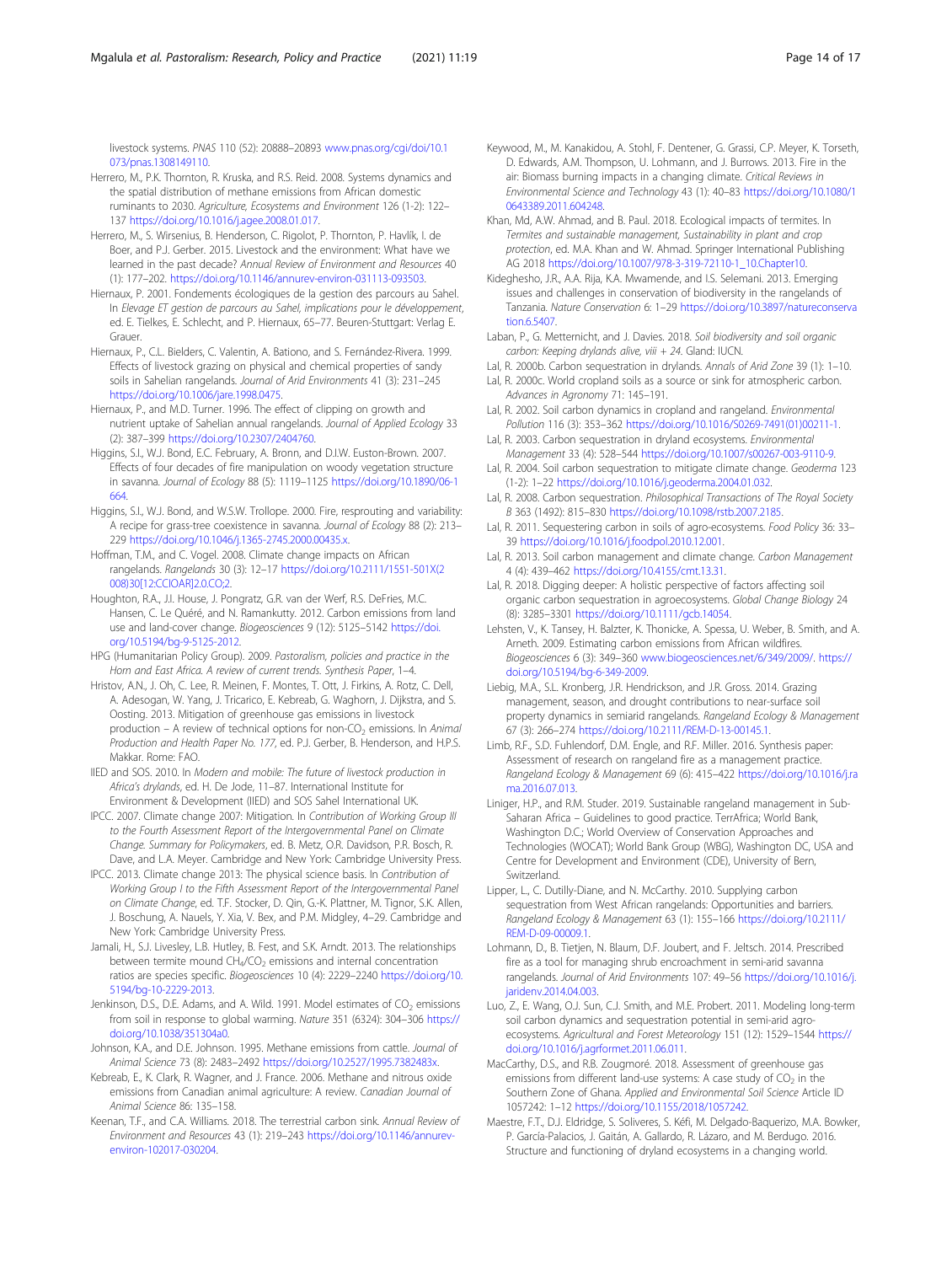<span id="page-14-0"></span>Annual Review of Ecology, Evolution, and Systematics 47 (1): 215–237 [https://](https://doi.org/10.1146/annurev-ecolsys-121415-032311) [doi.org/10.1146/annurev-ecolsys-121415-032311.](https://doi.org/10.1146/annurev-ecolsys-121415-032311)

- Majeed, M.Z., E. Miambi, A. Robert, M. Bernoux, and A. Brauman. 2012. Xylophagous termites: A potential sink for atmospheric nitrous oxide. European Journal of Soil Biology 53: 121–125 [https://doi.org/10.1016/j.ejsobi.2](https://doi.org/10.1016/j.ejsobi.2012.10.002) [012.10.002](https://doi.org/10.1016/j.ejsobi.2012.10.002).
- Mammino, L. 2020. Biomass burning in sub-Saharan Africa: Chemical issues and action outreach. Dordrecht: Springer Nature B.V [https://doi.org/10.1007/978-](https://doi.org/10.1007/978-94-007-0808-2) [94-007-0808-2](https://doi.org/10.1007/978-94-007-0808-2).
- Mapiye, C., M. Mwale, N. Chikumba, and M. Chimonyo. 2008. Fire as a rangeland management tool in the savannas of southern Africa: A review. Tropical and Subtropical Agroecosystems 8 (2): 115–124.
- Mauda, E.V., G.S. Joseph, C.L. Seymour, T.C. Munyai, and S.H. Foord. 2017. Changes in land use alter ant diversity, assemblage composition and dominant functional groups in African savannas. Biodiversity and Conservation 27 (4): 947–965 [https://doi.org/10.1007/s10531-017-1474-x.](https://doi.org/10.1007/s10531-017-1474-x)
- Mbow, C., T.T. Nielson, and K. Rausmussen. 2000. Savanna fires in east central Senegal: Distribution patterns, resource management perceptions. Human Ecology 28 (4): 561–583 <https://doi.org/10.1023/A:1026487730947>.
- McAllister, T.A., E.K. Okine, G.W. Mathison, and K.J. Cheng. 1996. Dietary, environmental and microbiological aspects of methane production in ruminants. Canadian Journal of Animal Science 76 (2): 231–243 [https://doi.](https://doi.org/10.4141/cjas96-035) [org/10.4141/cjas96-035](https://doi.org/10.4141/cjas96-035).
- McCaughey, W.P., K.M. Wittenberg, and D. Corrigan. 1999. Impact of pasture type on methane production by lactating beef cows. Canadian Journal of Animal Science 79 (2): 221–226 [https://doi.org/10.4141/A98-107.](https://doi.org/10.4141/A98-107)
- McDermot, C., and S. Elavarthi. 2014. Rangelands as carbon sinks to mitigate climate change: A review. Journal of Earth Science and Climate Change 5 (08): 221 [https://doi.org/10.4172/2157-7617.1000221.](https://doi.org/10.4172/2157-7617.1000221)
- Mcsherry, M.E., and M.E. Ritchie. 2013. Effects of grazing on grassland soil carbon: A global review. Global Change Biology 19 (5): 1347–1357 [https://doi.org/1](https://doi.org/10.1111/gcb.12144) [0.1111/gcb.12144](https://doi.org/10.1111/gcb.12144).
- MEA. 2005. Millennium ecosystem assessment and human well-being: Desertification synthesis: By Safriel, U., Z. Adeel, D. Niemeijer, J. Puigdefabregas, R. White, R. Lal, M. Wilson, J. Ziedler, S. Prince, E. Archer, C. King, B. Shapiro, K. Wessels, T. Nielsen, B. Portnov, I. Reshef, J. Thonell, E. Lachman, and D. McNab. In Ecosystems and human well-being: Current state and trends, ed. R. Hassan, R. Scholes, and N. Ash, 625–653. Washington, DC: World Resource Institute.Chapter 22 "Dryland Systems". Volume 1.
- Mekuyie, M., A. Jordaan, and Y. Melka. 2018. Land-use and land-cover changes and their drivers in rangeland-dependent pastoral communities in the southern Afar Region of Ethiopia. African Journal of Range and Forage Science 35 (1): 33–43 [https://doi.org/10.2989/10220119.2018.1442366.](https://doi.org/10.2989/10220119.2018.1442366)
- Mortimore, M., S. Anderson, L. Cotula, J. Davies, K. Faccer, C. Hesse, J. Morton, W. Nyangena, J. Skinner, and C. Wolfangel. 2009. Dryland opportunities: A new paradigm for people, ecosystems and development, 86. Gland, London, Nairobi: IUCN, IIED, UNDP/DDC.
- Mosier, A., C. Kroeze, C. Nevison, O. Oenema, S. Seitzinger, and O. van Cleemput. 1998. Closing the global N<sub>2</sub>O budget: nitrous oxide emissions through the agricultural nitrogen cycle. Nutrient Cycling in Agroecosystems 52 (2/3): 225– 248 [https://doi.org/10.1023/A:1009740530221.](https://doi.org/10.1023/A:1009740530221)
- Nauer, P.A., L.B. Hutley, and S.K. Arndt. 2018. Termite mounds mitigate half of termite methane emissions. PNAS 115 (52): 13306–13311 [www.pnas.org/cgi/](http://www.pnas.org/cgi/doi/10.1073/pnas.1809790115) [doi/10.1073/pnas.1809790115](http://www.pnas.org/cgi/doi/10.1073/pnas.1809790115).
- Neely, C., S. Bunning, and A. Wilkes, eds. 2009. Review of evidence on drylands pastoral systems and climate change: Implications and opportunities for mitigation and adaptation. Land and Water Discussion Paper 8, 1–38. Rome: FAO.
- Niles, J.O., S. Brown, J. Pretty, A.S. Ball, and J. Fay. 2002. Potential carbon mitigation and income in developing countries from changes in use and management of agricultural and forest lands. Philosophical Transactions of the Royal Society of London. Series A, Mathematical, Physical, and Engineering Sciences 360 (1797): 1621–1639 <https://doi.org/10.1098/rsta.2002.1023>.
- NOAA/ESRL (National Oceanic and Atmospheric Administration). 2018. Global mean annual concentration of carbon dioxide  $(CO<sub>2</sub>)$  from 1959 to 2018, measured in parts per million (ppm). [https://www.esrl.noaa.gov/gmd/ccgg/](https://www.esrl.noaa.gov/gmd/ccgg/trends/data.html) [trends/data.html.](https://www.esrl.noaa.gov/gmd/ccgg/trends/data.html) In Hannah Ritchie and Max Roser (2020) - "CO<sub>2</sub> and greenhouse gas emissions". OurWorldInData.org. [https://ourworldindata.org/](https://ourworldindata.org/co2-and-other-greenhouse-gas-emissions) [co2-and-other-greenhouse-gas-emissions](https://ourworldindata.org/co2-and-other-greenhouse-gas-emissions). Accessed in June 2020.
- Nosetto, M.D., E.G. Jobbágy, and J.M. Paruelo. 2006. Carbon sequestration in semi-arid rangelands: Comparison of Pinus ponderosa plantations and

grazing exclusion in NW Patagonia. Journal of Arid Environments 67 (1): 142– 156 [https://doi.org/10.1016/j.jaridenv.2005.12.008.](https://doi.org/10.1016/j.jaridenv.2005.12.008)

- Oduor, C.O., N. Karanja, R. Onwong'a, S. Mureithi, D. Pelster, and G. Nyberg. 2018a. Pasture enclosures increase soil carbon dioxide flux rate in Semiarid Rangeland, Kenya. Carbon Balance and Management 13 (24): 1–12 [https://doi.](https://doi.org/10.1186/s13021-018-0114-4) [org/10.1186/s13021-018-0114-4](https://doi.org/10.1186/s13021-018-0114-4).
- Oduor, C.O., N.K. Karanja, R.N. Onwonga, S.M. Mureithi, D. Pelster, and G. Nyberg. 2018b. Enhancing soil organic carbon, particulate organic carbon and microbial biomass in semi-arid rangeland using pasture enclosures. BMC Ecology 18 (45): 1–9 [https://doi.org/10.1186/s12898-018-0202-z.](https://doi.org/10.1186/s12898-018-0202-z)
- Ojima, D.S., W.J. Parton, D.S. Schimel, and C.E. Owensby. 1990. Simulated impacts of annual burning on prairie ecosystems. In Fire in North American tall grass prairie, ed. S.L. Collins and L.L. Wallace, 118–132. Norman: University of Oklahoma Press.
- Ojima, D.S., D.S. Schimel, W.J. Parton, and C.E. Owensby. 1994. Long and shortterm effects of fire on nitrogen cycling in tallgrass prairie. Biogeochemistry 24 (2): 67–84 [https://doi.org/10.1007/BF02390180.](https://doi.org/10.1007/BF02390180)
- Olson, K.R., M. Al-Kaisi, R. Lal, and B. Lowery. 2014. Experimental considerations, treatments and methods in determining soil organic carbon sequestration rates. Soil Science Society of America Journal 78 (2): 348–360 [https://doi.org/1](https://doi.org/10.2136/sssaj2013.09.0412) [0.2136/sssaj2013.09.0412](https://doi.org/10.2136/sssaj2013.09.0412).
- Olsson, L., and J. Ardö. 2002. Soil carbon sequestration in degraded semiarid agro-ecosystems—Perils and potentials. A Journal of the Human Environment 31 (6): 471–477 [https://doi.org/10.1579/0044-7447-31.6.471.](https://doi.org/10.1579/0044-7447-31.6.471)
- Orr, D.M., G.M. McKeon, and K.A. Day. 1991. Burning and exlosure can rehabilitate degraded black speargrass (Heteropogon contortus) pasture. Tropical Grasslands 25: 333–336.
- Otte, J., U. Pica-Ciamarra, and S. Morzaria. 2019. A comparative overview of the livestock-environment interactions in Asia and Sub-Saharan Africa. Frontiers in Vetenary Science 6 (37): 1–13 <https://doi.org/10.3389/fvets.2019.00037>.
- Pan, Y., R.A. Birdsey, J. Fang, R. Houghton, P.E. Kauppi, W.A. Kurz, O.L. Phillips, A. Shvidenko, S.L. Lewis, J.G. Canadell, P. Ciais, R.B. Jackson, S.W. Pacala, A.D. McGuire, S. Piao, A. Rautiainen, S. Sitch, and D. Hayes. 2011. A large and persistent carbon sink in the world's forests. Science 333 (6045): 988–993 [https://doi.org/10.1126/science.1201609.](https://doi.org/10.1126/science.1201609)
- Paton, C.J., and K.G. Rickert. 1989. Burning, then resting, reduces wiregrass (Aristida ssp.) in black speargrass pastures. Tropical Grasslands 23: 211–216.
- Perez, C., C. Roncoli, C. Neely, and J.L. Steiner. 2007. Can carbon sequestration markets benefit low-income producers in semi-arid Africa? Potentials and challenges. Agricultural Systems 94 (1): 2–12 [https://doi.org/10.1016/j.agsy.2](https://doi.org/10.1016/j.agsy.2005.09.009) [005.09.009](https://doi.org/10.1016/j.agsy.2005.09.009).
- Piñeiro, G., J.M. Paruelo, and M. Oesterheld. 2006. Potential long-term impacts of livestock introduction on carbon and nitrogen cycling in grasslands of Southern South America. Global Change Biology 12 (7): 1267–1284 [https://doi.](https://doi.org/10.1111/j.1365-2486.2006.01173.x) [org/10.1111/j.1365-2486.2006.01173.x](https://doi.org/10.1111/j.1365-2486.2006.01173.x).
- Powell, J.M., F.N. Ikpe, and Z.C. Somda. 1999. Crop yield and the fate of nitrogen and phosphorus following application of plant material and faeces to soil. Nutrient Cycling in Agroecosystems 54 (3): 215–226 [https://doi.org/10.1023/A:1](https://doi.org/10.1023/A:1009762900258) [009762900258.](https://doi.org/10.1023/A:1009762900258)
- Pugh, T.A.M., M. Lindeskog, B. Smith, B. Poultere, A. Arneth, V. Haverd, and L. Callee. 2019. Role of forest regrowth in global carbon sink dynamics. PNAS 116 (10): 4382–4387 [https://doi.org/10.1073/pnas.1810512116.](https://doi.org/10.1073/pnas.1810512116)
- Quiroga, R.E., L.J. Blanco, and P.R. Namur. 2018. Defoliation intensity and simulated grazing strategy effects on three-C4 rangeland bunchgrasses. Rangeland Ecology & Management 71 (1): 58–66 [https://doi.org/10.1016/j.ra](https://doi.org/10.1016/j.rama.2017.09.002) [ma.2017.09.002.](https://doi.org/10.1016/j.rama.2017.09.002)
- Radojevic, M. 2003. Chemistry of forestry fires and regional haze emphasis on southern Asia. Pure and Applied Geophysics 160 (1-2): 157-187 [https://doi.](https://doi.org/10.1007/s00024-003-8771-x) [org/10.1007/s00024-003-8771-x.](https://doi.org/10.1007/s00024-003-8771-x)
- Reda, T. 2016. Dynamics in pastoral resource management and conflict in the Borana rangelands of southern Ethiopia. African Security Review 25 (1): 31–43 <https://doi.org/10.1080/10246029.2015.1126526>.
- Reid, R.S., M.E. Fernández-Giménez, and K.A. Galvin. 2014. Dynamics and resilience of rangelands and pastoral peoples around the globe. Annual Review of Environment and Resources 39 (1): 217–242 [https://doi.org/10.1146/annurev](https://doi.org/10.1146/annurev-environ-020713-163329)[environ-020713-163329](https://doi.org/10.1146/annurev-environ-020713-163329).
- Reid, R.S., P.K. Thornton, G.J. McCrabb, R.L. Kruska, F. Atieno, and P.G. Jones. 2004. Is it possible to mitigate greenhouse gas emissions in pastoral ecosystems of the tropics? Environment. Development and Sustainability 6 (1/2): 91–109 [https://doi.org/10.1023/B:ENVI.0000003631.43271.6b.](https://doi.org/10.1023/B:ENVI.0000003631.43271.6b)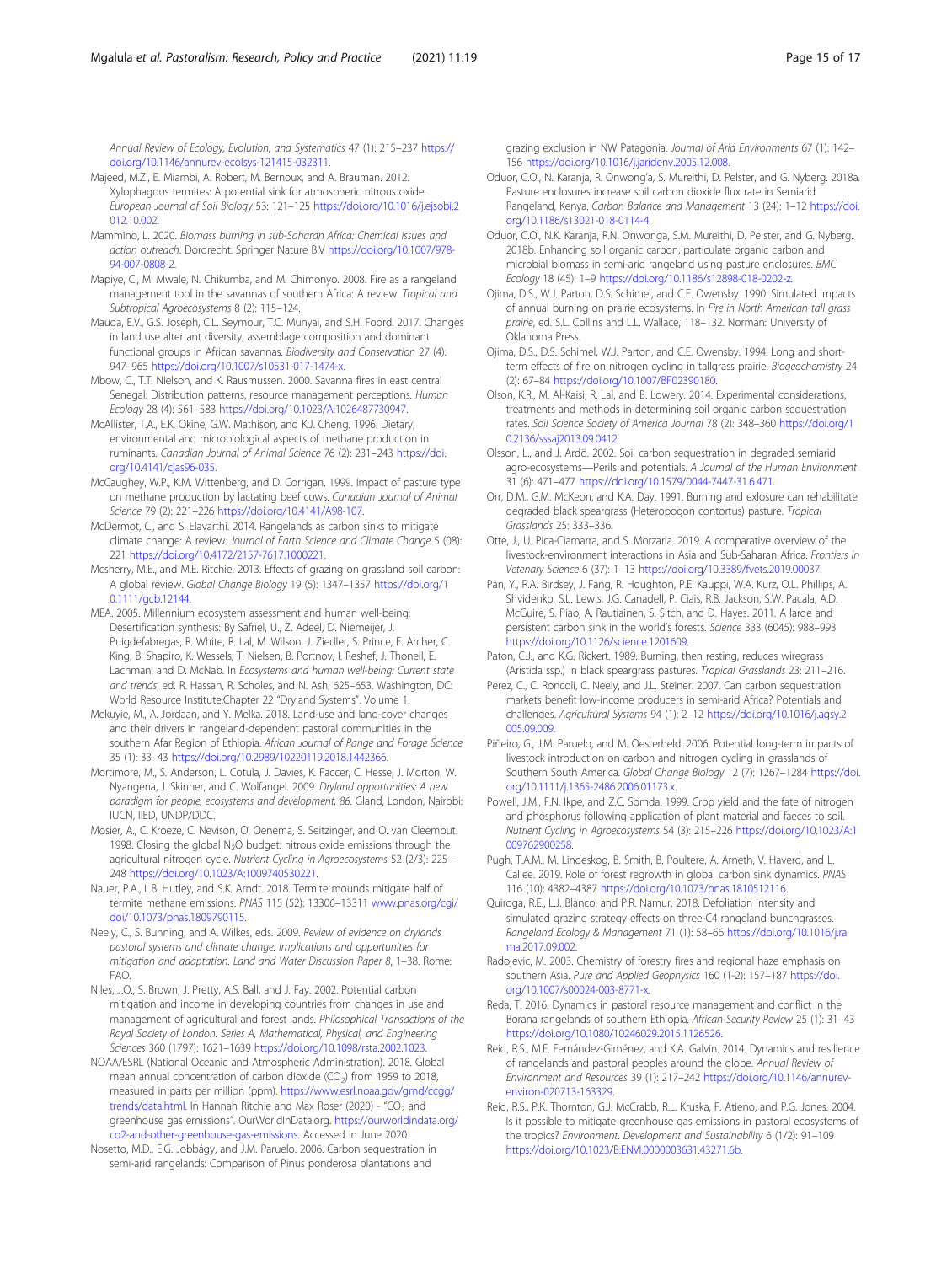<span id="page-15-0"></span>Ringius, L. 2002. Soil carbon sequestration and the CDM: Opportunities and challenges for Africa. Climatic Change 54 (4): 471–495 [https://doi.org/10.1](https://doi.org/10.1023/A:1016108215242) [023/A:1016108215242](https://doi.org/10.1023/A:1016108215242).

- Ritchie, H., and M. Roser. 2019. "CO<sub>2</sub> and greenhouse gas emissions". Published online at OurWorldInData.org. <https://ourworldindata.org/co2>. Accessed in June 2020.
- Rouland, C., A. Brauman, M. Labat, and M. Lepage. 1993. Nutritional factors affecting methane emission from termites. Chemosphere 26 (1932): 617–622 [https://doi.org/10.1016/0045-6535\(93\)90447-D.](https://doi.org/10.1016/0045-6535(93)90447-D)
- Sanderson, M.G. 1996. Biomass of termites and their emissions of methane and carbon dioxide: A global database. Global Biogeochemical Cycles 10 (4): 543– 557 <https://doi.org/10.1029/96GB01893>.
- Santín, C., and S.H. Doerr. 2016. Fire effects on soils: The human dimension. Philosophical Transactions of the Royal Society of London. Series B, Biological Sciences 371 (20150171) <https://doi.org/10.1098/rstb.2015.0171>.
- Sapunov, V.B. 2008. Global dynamics of termite population: Modeling, control and role in greenhouse effect. In Proceeding of the Sixth International Conference on Urban Pest, ed. W.H. Robinson and D. Bajomi, 390–393.
- Scharlemann, J.P.W., E.V.J. Tanner, R. Hiederer, and V. Kapos. 2014. Global soil carbon: Understanding and managing the largest terrestrial carbon pool. Carbon Management 5 (1): 81–91 [https://doi.org/10.4155/cmt.13.77.](https://doi.org/10.4155/cmt.13.77)
- Schlecht, E., U. Dickhoefer, E. Gumpertsberger, and A. Buerkert. 2009. Grazing itineraries and forage selection of goats in the Jabal al Akhdar Mountain range of northern Oman. Journal of Arid Environments 73 (3): 355–363 <https://doi.org/10.1016/j.jaridenv.2008.10.013>.
- Schlecht, E., S. Fernández-Rivera, and P. Hiernaux. 1998. Timing, size and Nconcentration of faecal and urinary excretions in cattle, sheep and goats - Can they be used for better manuring of cropland? In Soil fertility management in West African land use systems, ed. G. Renard, A. Neef, K. Becker, and M. von Oppen, 361–368. Weikersheim: Margraf Verlag.
- Schlecht, E., P. Hiernaux, I. Kadaouré, C. Hülsebusch, and F. Mahler. 2006. A spatiotemporal analysis of forage availability, grazing and excretion behaviour of cattle, sheep and goats in Western Niger. Agriculture, Ecosystems and Environment 113 (1-4): 226–242 <https://doi.org/10.1016/j.agee.2005.09.008>.
- Schlecht, E., H. Richter, S. Fernández-Rivera, and K. Becker. 2007. Gastrointestinal passage of Sahelian roughages in cattle, sheep and goats, and implications for livestock-mediated nutrient transfers. Animal Feed Science and Technology 137 (1-2): 93–114 <https://doi.org/10.1016/j.anifeedsci.2006.11.001>.
- Scholes, R.J., S. Archibald, and G. von Maltitz. 2011. Emissions from fire in Sub-Saharan Africa: The magnitude of sources, their variability and uncertainty. Global Environmental Research 15: 53–63.
- Selemani, I.S. 2014. Communal rangelands management and challenges underpinning pastoral mobility in Tanzania: A review. Livestock Research for Rural Development 26 (78) <http://www.lrrd.org/lrrd26/5/sele26078.html>. Accessed 30 Sept 2021.
- Sharma, P., V. Abrol, S. Abrol, and R. Kumar. 2012. Climate change and carbon sequestration in dryland soils. Resource Management for Sustainable Agriculture Chapter 6: 140–164 <https://doi.org/10.5772/52103>.
- Sileshi, G.W., M.A. Arshad, S. Konaté, and P.O.Y. Nkunika. 2010. Termite-induced heterogeneity in African savanna vegetation: mechanisms and patterns. Journal of Vegetation Science 21 (5): 923–937 [https://doi.org/10.1111/j.1654-11](https://doi.org/10.1111/j.1654-1103.2010.01197.x) [03.2010.01197.x.](https://doi.org/10.1111/j.1654-1103.2010.01197.x)
- Sileshi, G.W., P. Nyeko, O.Y. Nkunika, B.M. Sekematte, F.K. Akinnifesi, and O.C. Ajayi. 2009. Integrating ethno-ecological and scientific knowledge of termites for sustainable termite management and human welfare in Africa. Ecology and Society 14 (1): 48 <http://www.ecologyandsociety.org/vol14/iss1/art48/>.
- Silva, L.F.P., R.M. Dixon, and D.F.A. Costa. 2019. Nitrogen recycling and feed efficiency of cattle fed protein-restricted diets. Animal Production Science 59 (11): 2093–2107 [https://doi.org/10.1071/AN19234.](https://doi.org/10.1071/AN19234)
- Smith, P., J. Soussana, D. Angers, L. Schipper, C. Chenu, D.P. Rasse, N.H. Batjes, F. van Egmond, S. McNeill, M. Kuhnert, C. Arias-Navarro, J.E. Olesen, N. Chirinda, D. Fornara, E. Wollenberg, J. Álvaro-Fuentes, A. Sanz-Cobena, and K. Klumpp. 2020. How to measure, report and verify soil carbon change to realize the potential of soil carbon sequestration for atmospheric greenhouse gas removal. Global Change Biology 26: 219–241 [https://doi.org/10.1111/gcb.1481](https://doi.org/10.1111/gcb.14815) [5](https://doi.org/10.1111/gcb.14815).
- Snyder, H. 2019. Literature review as a research methodology: An overview and guidelines. Journal of Business Research 104: 333–339 [https://doi.org/10.1016/](https://doi.org/10.1016/j.jbusres.2019.07.039) i.jbusres.2019.07.039
- Snyman, H.A. 2015. Short-term responses of Southern African semi-arid rangelands to fire: A review of impact on soils. Arid Land Research and Management 29 (2): 222–236 <https://doi.org/10.1080/15324982.2014.944244>.
- Solomon, D., J. Lehmann, and W. Zech. 2000. Land-use effects on soil organic matter properties of chromic luvisols in semi-arid northern Tanzania: Carbon, nitrogen, lignin and carbohydrates. Agriculture, Ecosystems and Environment 78 (3): 203–213 [https://doi.org/10.1016/S0167-8809\(99\)00126-7](https://doi.org/10.1016/S0167-8809(99)00126-7).
- Somda, Z.C., J.M. Powell, S. Fernández-Rivera, and J. Reed. 1995. Feed factors affecting nutrient excretion by ruminants and the fate of nutrients when applied to soil. In Livestock and sustainable nutrient cycling in mixed farming systems of sub-Saharan Africa, ed. J.M. Powell, S. Fernández-Rivera, T.O. Williams, and C. Renard, 227–243. Addis Ababa: International Livestock Center for Africa 2.
- Soussana, J.F., T. Tallec, and V. Blanfort. 2010. Mitigating the greenhouse gas balance of ruminant production systems through carbon sequestration in grasslands. Animal 4 (3): 334–350 [https://doi.org/10.1017/S17517311](https://doi.org/10.1017/S1751731109990784) [09990784](https://doi.org/10.1017/S1751731109990784).
- Stavi, I. 2019. Wildfires in Grasslands and Shrublands: A Review of Impacts on Vegetation, Soil, Hydrology, and Geomorphology. Water 11: 1042 [https://doi.](https://doi.org/10.3390/w11051042) [org/10.3390/w11051042](https://doi.org/10.3390/w11051042).
- Steinfeld, H., P. Gerber, T. Wassenaar, V. Castel, M. Rosales, and C. de Haan. 2006. Livestock's long shadow-environmental issues and options, Chapter 3 & 4, 79– 176. Rome: FAO.
- Stringer, L.C., A.J. Dougill, A.D. Thomas, D.V. Spracklen, S. Chesterman, C. IfejikaSperanza, H. Rueff, M. Riddell, M. Williams, T. Beedy, D.J. Abson, P. Klintenberg, S. Syampungani, P. Powell, A.R. Palmer, M.K. Seely, D.D. Mkwambisi, M. Falcao, A. Sitoe, S. Ross, and G. Kopolo. 2012. Challenges and opportunities in linking carbon sequestration, livelihoods and ecosystem service provision in drylands. Environmental Science and Policy 19 (20): 121-135 [https://doi.org/10.1016/j.envsci.2012.02.004.](https://doi.org/10.1016/j.envsci.2012.02.004)
- Sugihara, S., S. Funakawa, M. Kilasara, and T. Kosaki. 2012. Effects of land management on microbial N supply to crop N uptake in dry tropical cropland in Tanzania. Agriculture, Ecosystems and Environment 146 (1): 209– 219 <https://doi.org/10.1016/j.agee.2011.11.008>.
- Swamy, M., and S. Bhattacharya. 2006. Budgeting anthropogenic greenhouse gas emission from Indian livestock using country specific emission coefficients. Current Science 91: 1340–1353.
- Synmann, H.A. 2002. Fire and the dynamics of semi-arid grassland: Influence on soil characteristics. African Journal of Range and Forage Science 19 (3): 137-145 <https://doi.org/10.2989/10220110209485786>.
- Tennigkeit, T., and A. Wilkies. 2008. An assessment of the potential for carbon finance in rangelands. ICRAF Working Paper 68: 1–31.
- Tessema, B., R. Sommer, K. Piikki, M. Söderström, S. Namirembe, A. Notenbaert, L. Tamene, S. Nyawira, and B. Paul. 2019. Potential for soil organic carbon sequestration in grasslands in East African countries: A review. Grassland Science 2020 (00): 1–10 <https://doi.org/10.1111/grs.12267>.
- Thornton, P.K., and M. Herrero. 2010. Potential for reduced methane and carbon dioxide emissions from livestock and pasture management in the tropics. PNAS 107 (46): 19667–19672 [www.pnas.org/cgi/doi/10.1073/pnas.09128901](http://www.pnas.org/cgi/doi/10.1073/pnas.0912890107) [07.](http://www.pnas.org/cgi/doi/10.1073/pnas.0912890107)
- Trollope, W.S.W. 1999. Veld burning. In Veld and pasture management in South Africa, ed. N.M. Tainton, 217–243. Pieternmaritzburg: Shutter and Shooter.
- Trollope, W.S.W. 2011. Personal perspectives on commercial versus communal African fire paradigms when using fire to manage rangelands for domestic livestock and wildlife in southern and east African ecosystems. Fire Ecology 7 (1): 57–73 <https://doi.org/10.4996/fireecology.0701057>.
- Turner, M.D. 1995. The sustainability of rangeland to cropland nutrient transfer in semi-arid West Africa: Ecological and social dimensions neglected in the debate. In Livestock and sustainable nutrient cycling in mixed farming systems of sub-Saharan Africa, eds, J. M. Powell, S. Fernández-Rivera, T.O. Williams and C. Renard, 1993(II): 435–452, Proceedings of a conference at ILCA. Addis Ababa, Ethiopia, Nov. 22-26.
- Turner, M.D., P. Hiernaux, and E. Schlecht. 2005. The distribution of grazing pressure in relation to vegetation resources in semi-arid West Africa: The role of herding. Ecosystems 8 (6): 668–281 [https://doi.org/10.1007/s10021-003-](https://doi.org/10.1007/s10021-003-0099-y) [0099-y.](https://doi.org/10.1007/s10021-003-0099-y)
- Turner, M.G., E.A.H. Smithwick, K.L. Metzger, D.B. Tinker, and W.H. Romme. 2007. Inorganic nitrogen availability after severe stand-replacing fire in the Greater Yellowstone ecosystem. PNAS 104 (12): 124782–124789 [www.pnas.org/cgi/](http://www.pnas.org/cgi/doi/10.1073/pnas.0700180104) [doi/10.1073/pnas.0700180104](http://www.pnas.org/cgi/doi/10.1073/pnas.0700180104).